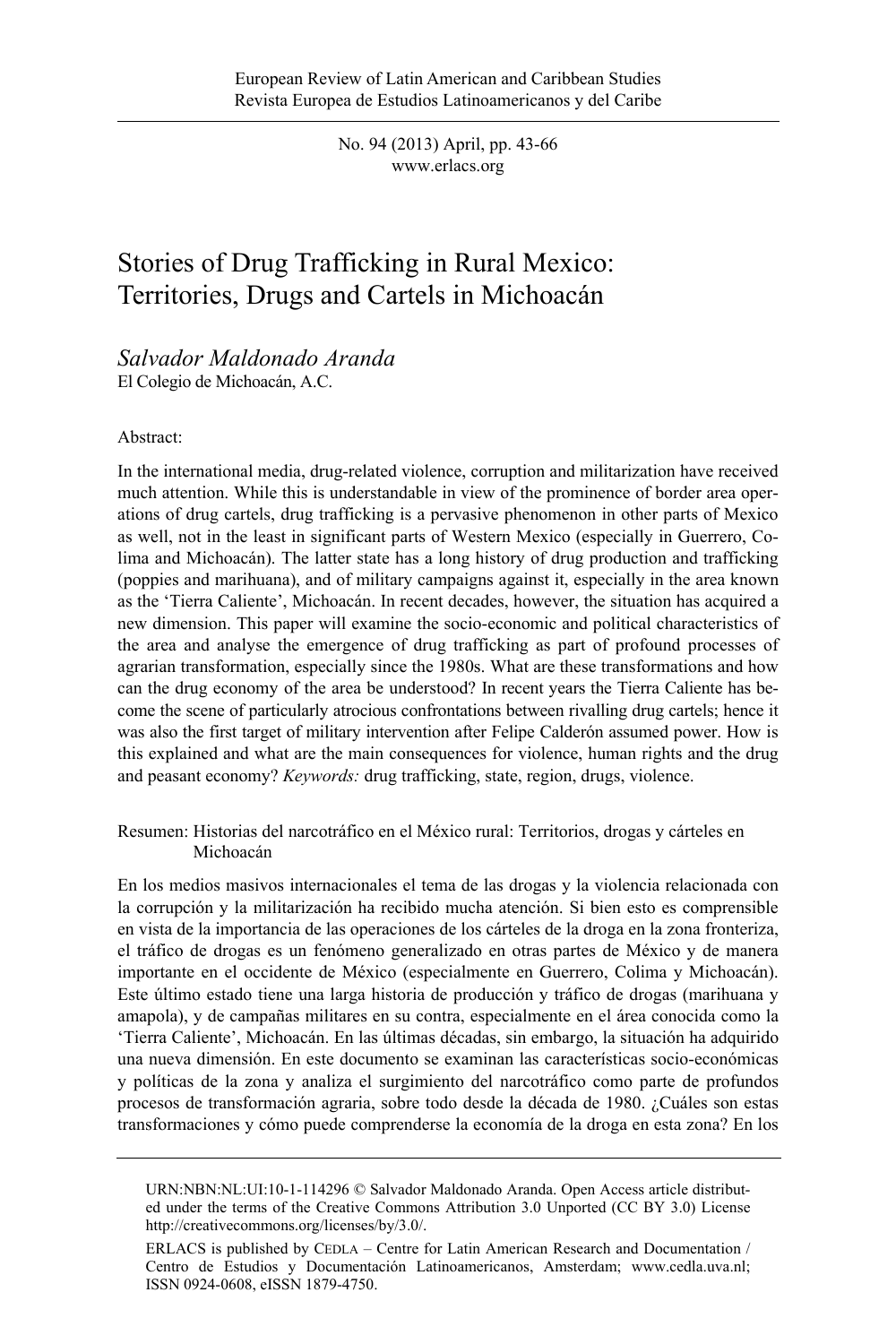últimos años la Tierra Caliente se convirtió en el escenario de enfrentamientos particularmente atroces entre cárteles de la droga rivales y por lo tanto también se convirtió en el primer objetivo de la intervención militar desde que Felipe Calderón asumió el poder. ¿Cómo se explica esto y cuáles son las principales consecuencias de la violencia, los derechos humanos y la droga y la economía campesina? *Palabras clave:* narcotráfico, Estado, región, droga, violencia.

### **Introduction**

After the long decades in Mexico during which the State Party – PRI, *Partido Revolucionario Institucional* – dominated the presidency of the Republic and its legislative and judicial institutions, it was difficult indeed for Mexicans to imagine that when the country's political transition finally arrived, it would be accompanied by a wave of criminal violence that has seriously clouded its road to democracy. Nor could they have predicted that with the end of the PRI era, in 2000, drug-trafficking and organized crime would acquire powers so great that they would become capable of threatening to destabilize the nation's fragile security institutions. To understand how and why drug-trafficking emerged as one of the most pressing problems for the government during Mexico's political transition, academic studies and journalistic reports have developed interpretations that go in two key directions.

 First, they have focused their inquiries on the inception and demise of large drug cartels with their bosses (*capos*), analysing the relationships between their grand feats, spectacular failures and betrayals and corruption. Their discursive emphasis that portrays traffickers as folk heroes that infringe on the law and corrupt government officials while raining benefits down on the common folk reproduces significant aspects of PRI culture, such as personality cults, impunity and the importance of informal relations (Pansters 1997). Second, they identify the breakdown of the *priísta* regime as the starting point for explanations of criminal violence (Astorga 2001; Villoro 2008). Unwritten pacts between politicians and drug lords (the socalled *narcopolítica*), they say, were arrangements that allowed the State to regulate trafficking until the crisis in the PRI's hegemony fractured alliances between traffickers (*narcos*) and politicians, largely freeing the drug cartels to battle for control of this illicit, but extremely profitable, commerce (Serrano 2007). One hypothesis derived from this view holds that the surge in trafficking was actually generated by constitutional limitations on Mexico's judicial system. The force that the structures of delinquency have attained is interpreted as a problem of gaps in the law, which would seem to suggest that it is necessary to implement reforms designed to impede illegal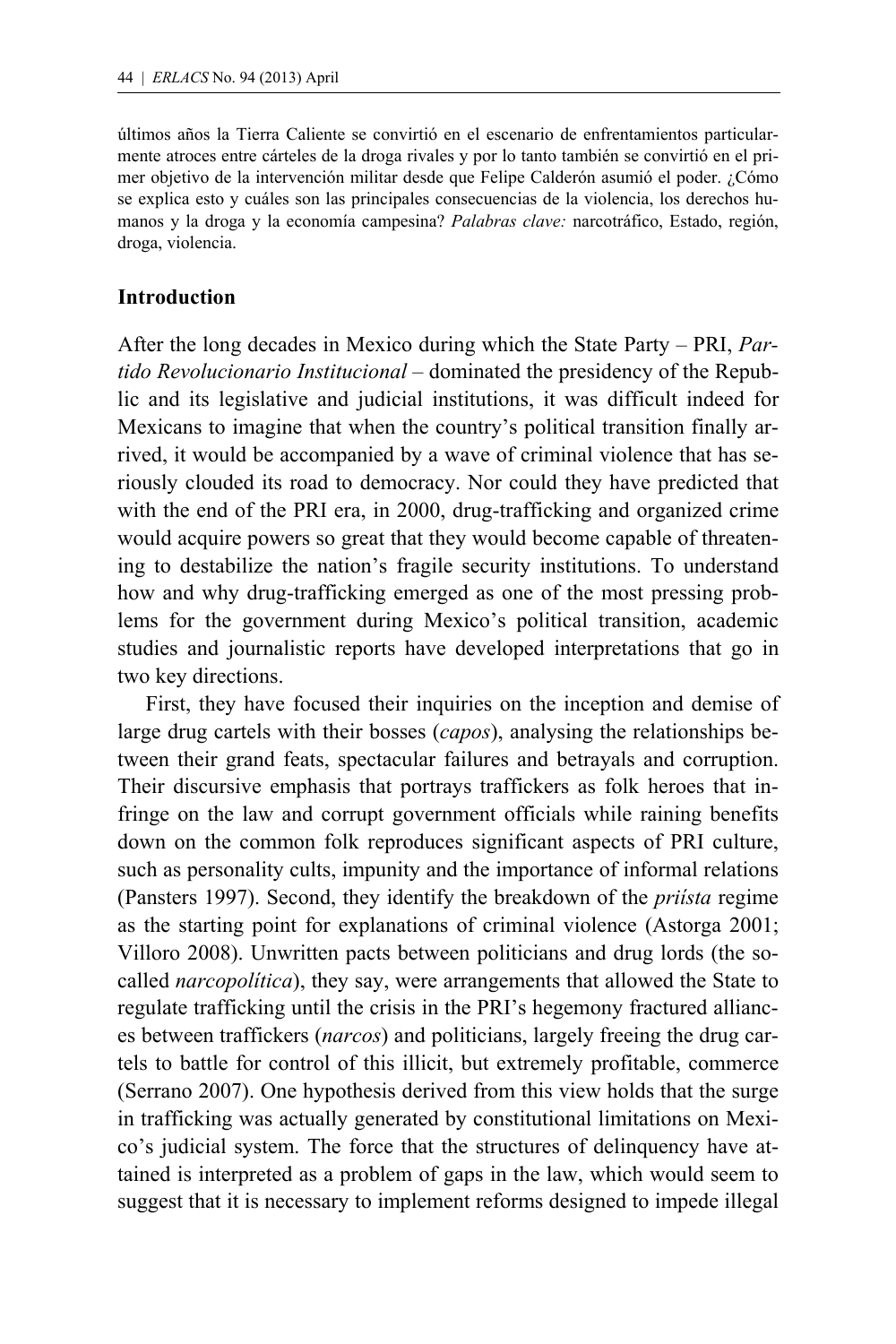

Map 1. Regions of Michoacán

*Source:* Prepared by the author, based on a map by INEGI (Instituto Nacional de Geografía e Historia).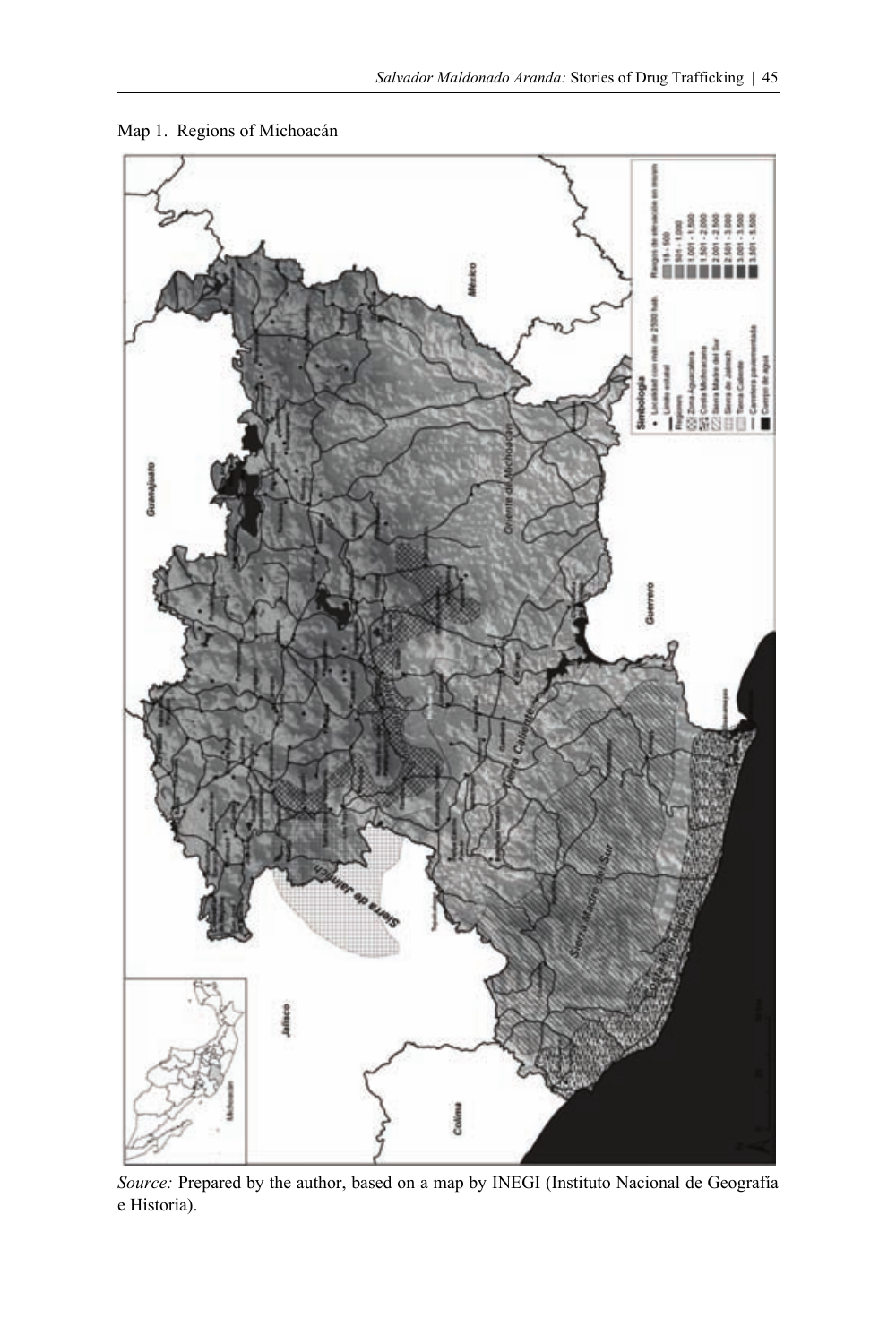actors from overpowering or appropriating the apparatus of the State. The premise of this thesis is, of course, that the State holds a monopoly on the legitimate use of force, but it fails to explain why not all the force that resides in the hands of State is legitimate (Das and Poole 2004).

 These perspectives provide elements that are key to understanding drugrelated violence and the consequent militarization of Mexico, though they continue to reproduce the image of a centralized, personalistic and highly homogenous regime in which this crisis is causing spirals of terror that stretch from the criminalization of the national political elite down to local levels of power. The centrist character of the regime leads one to assume that the State regulated violence through corporatist and clientelistic structures, or made concessions to certain groups or leaders as a means of avoiding conflicts. However, as several analyses of this assumption have shown (Rubin 2003), Mexico's regime was never sufficiently centralized or pyramidal to effectively contain violence. Instead, cases of drug-trafficking documented during the period of *priísmo* reveal a State that was wanting and that made strategic trade-offs in order to maintain peace, while its local level apparatuses were seized by groups acting on the border between legality and illegality (Enciso 2010; Flores 2009). Once it became clear that this regime was not a 'perfect dictatorship' and could not keep absolute control over criminal violence, what were the processes that set off this spike in trafficking and violence?

 My objective here is to examine the issue of drug-trafficking through two interwoven dimensions. The first refers to the economic, political and social restructuring policies that helped generate a thriving drug market. Several multinational studies of the drug problem stress that structural adjustment policies have had a broad impact on social reproduction, economic mobility and funding for development and human wellbeing (Youngers and Rosin 2005), and led to a profound redefinition of standards of living that is reflected in scarce opportunities, limited mobility and lower standards of living in areas where the State has withdrawn from the population both socially and territorially (Maldonado 2010). The second axis concerns neoliberal transformations of the State and their effect on territory and social exclusion, as reflected in the coverage of public services (education, development, health, justice) across the country (Das and Poole 2004). These two domains help place the emergence of the drug trade in a historicalgeographical context of processes of unequal economic and political development. This study focuses attention primarily on the local and regional impact of global processes by analysing in detail how certain regions that the State abandoned became ungovernable territories, zones where the rule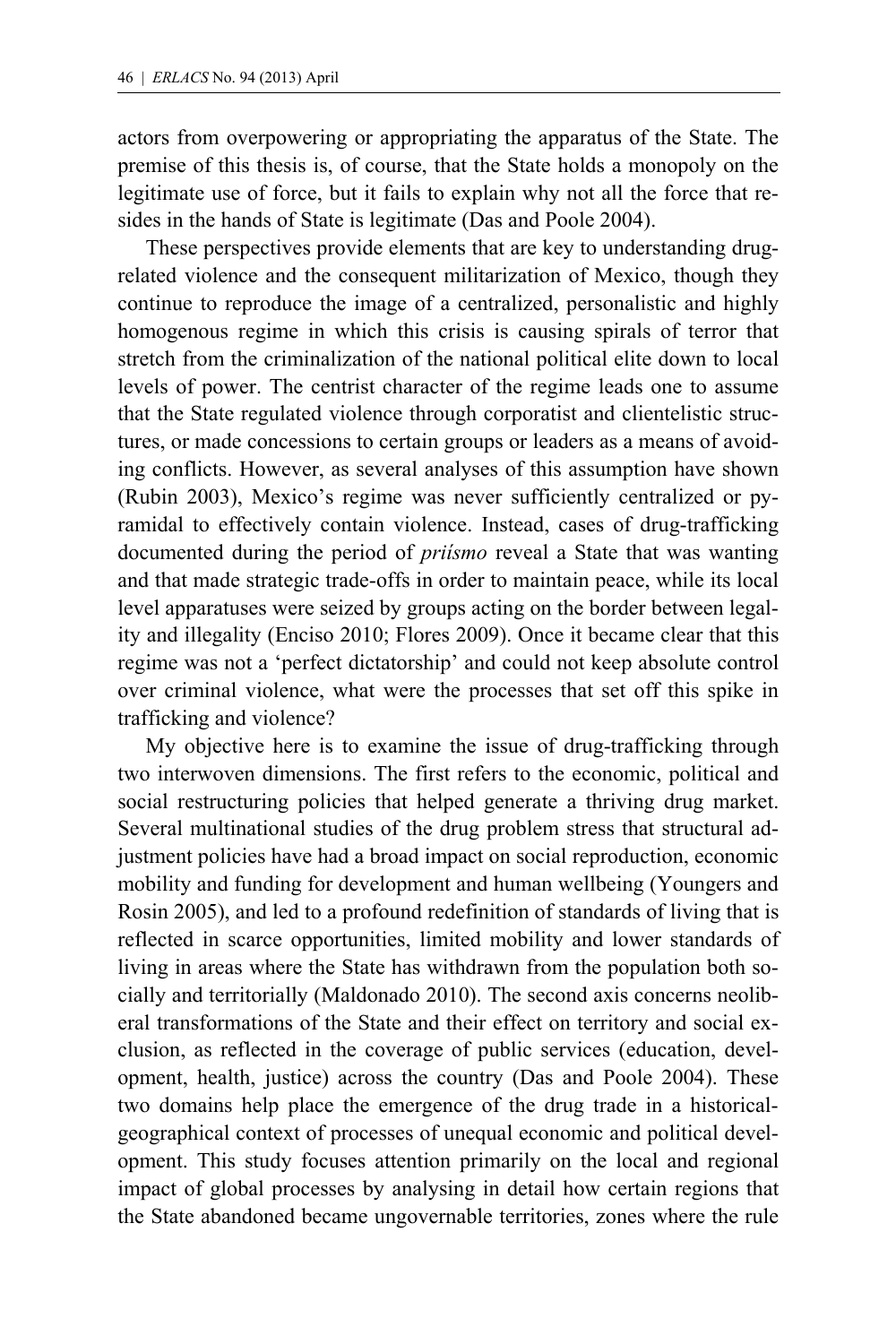of law is ephemeral at best and fails utterly to fulfil its responsibility to guarantee public safety, where roads are few, commerce is difficult, and the few educational institutions  $-$  if, indeed, there are any  $-$  are sorely deficient (Dun 2009). Understanding the complexity of violence today requires visions that go beyond heroic or nationalist histories related to cartels (Maldonado 2010b).

 Therefore, this article probes the linkages between neoliberal transformations of the Mexican State and economic, political and social restructuring policies, placing special emphasis on the regions most severely affected by the drug trade. To this end, I document the economic and socio-political conditions in one rural area in western Mexico, southern Michoacán, where a powerful, regional drug trade has emerged to challenge State institutions. I examine, briefly, how southern Michoacán constructed forms of local sovereignty thanks to its relative geographical isolation, the emergence of *caciques* (political bosses) and rebellions against Mexico's political centre, a situation that the post-revolutionary State tried to resolve by undertaking large-scale public works. But those projects were suspended or abandoned in the 1980s with the advent of neoliberal politics, and drug-trafficking and other illicit activities quickly moved in to fill the void. The dismantling of the State and economic crises associated with international migration and anti-drug policies are the main elements that have allowed powerful criminal organizations to surface there, and led to the emergence of the Valencia (*Milenio*) cartel, *La Familia Michoacana* and, later, *Los Caballeros Templarios*, groups that jeopardize the government's security policies. This is still an important poppy and marijuana growing and exporting region, one that also serves as a reception area for cocaine from South America and is now considered the global capital of synthetic drug production.<sup>1</sup> How could such a modest rural area have been transformed into a haven for the drug trade? What roles have local actors and the State played in the process? And, what is at stake in the war against drugs?

#### **Southern Michoacán: a house of horrors**

To understand the complex history of this region, we need to explore some features of its historical and geographical background. The *Tierra Caliente*, which includes most of southern Michoacán, has long stood out for its frontier character. González y González wrote that 'it is a tropical area, a place with a nasty reputation, far from the main routes of commercial traffic [and] off the beaten track [...]'; a region that '[d]ue to its isolation from well-trodden roads has earned the epithet Netherworld and been nicknamed 'the abysm of the globe"' (González 1991, 17). González goes on: '…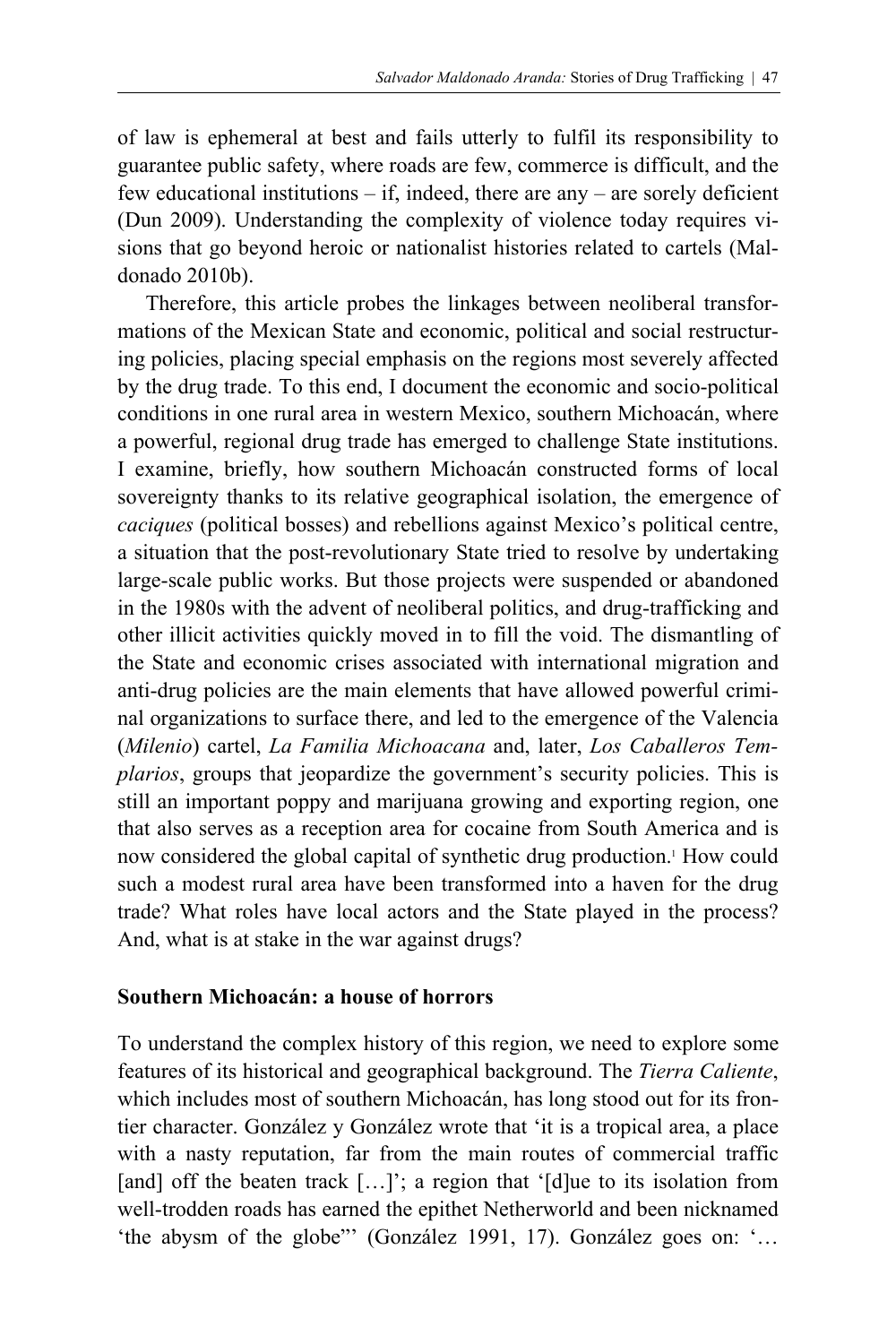more than remote […] it was virtually inaccessible because of the sierras, crags and ravines that surround it'; a place that caused such wonderment that it came to be catalogued 'as a house of horrors' (González 1991, 108). The campaigns and missions of spiritual conquest '[…] obtained liturgical innovations, but failed as moralists and theologians. In the words of one eighteenth century 'inspector', the *tierracalenteños* [as the inhabitants of the Tierra Caliente are called] were obtuse, 'restless, insubordinate, drunken, double-crossing idlers, bent on unbridled lust, gamblers, ignoramuses, full of superstition'. Their indolent lifestyle was attributed to the lack of transformations. In the nineteenth century its 'access roads were less than impractical, temperatures hot and dry, whence arose fetid vapours like those of an open grave […] a habitat pleasant to the view but very unhealthy' (González 1991, 108). Caciques and hacendados exercised control primarily with private armies that quickly quelled any uprising or attack. The void opened by the co-optation of effective apparatuses of justice was filled by the iron fists of political strongmen who, in effect, enjoyed a kind of parallel sovereignty. In that century, most of those southern lands were controlled by just five hacendados. Historical sources suggest that drug cultivation probably became widespread around that century, as did mineral exploitation, and partially alleviated the weight of isolation and long workdays.

 Southern Michoacán's reputation as a peripheral, indomitable, indolent place endured for centuries, until Mexico's post-revolutionary State decided to ameliorate its difficult geographical, political and social conditions by implementing a strategy for regional development. From 1947 on, hundreds of kilometres of highways and dirt roads were opened, thousands of hectares of land were redistributed to peasants, agricultural credits were made available and the prices of agricultural products were regulated. Also, large-scale irrigation, mining-metallurgy and hydroelectric projects were undertaken in an effort to 'integrate' the region into Mexico's national economy and politics. Those enormous public works and sources of public services created a pole of development that pleased such organizations as the World Bank (WB) and the International Development Bank (IDB), such that official support helped create a prosperous economy based on cotton, lime, cantaloupe, papaya and watermelon production on the area's extensive plains, much of which was exported to U.S. markets. Commodity production and exports made not only agricultural entrepreneurs and political bosses wealthy, but also drug-traffickers, who took advantage of the new infrastructure and commercial networks to grow and transport their products (Astorga 2001, 46). In reality, drug production had been commonplace among rural populations since the nineteenth century, but the products were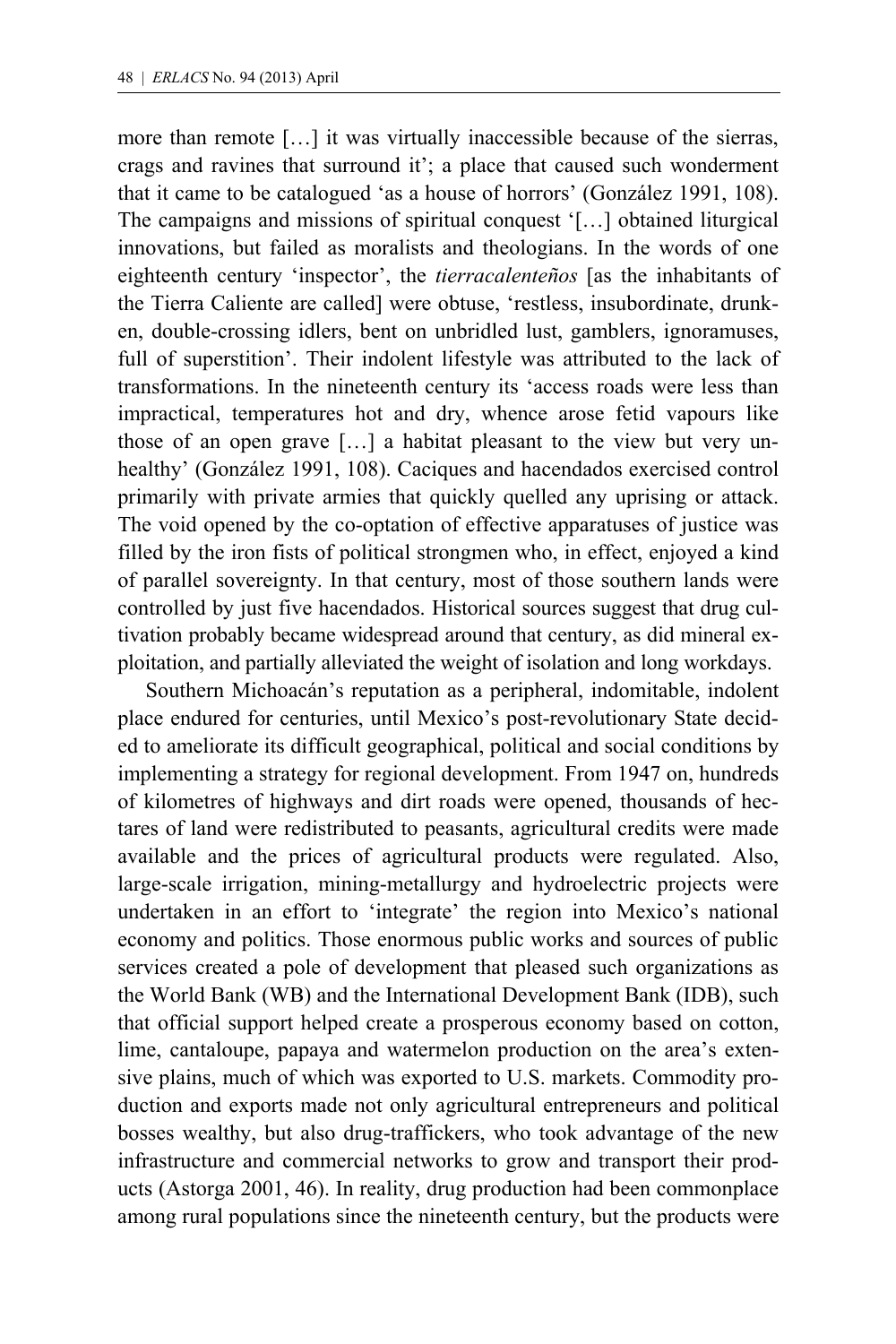distributed by strongmen who used routes in the Pacific Ocean and isolated dirt roads transited only by local people. But with the emergence of transnational agriculture and official means of communication, drug-trafficking emerged side-by-side with commercial activities as regional political power also expanded. Ever since, drug-trafficking has had profoundly rural connotations.

## **The configuration of violent territories**

Located around 1,640 feet above sea level (500 m), Michoacán's Tierra Caliente is known for its agricultural production for domestic and international markets. Apatzingán, the area's main city, houses government offices and agricultural companies and is home to wealthy businessmen, caciques and traffickers. Because the belt called the Apatzingán Valley borders the western Sierra Madre, many localities there took advantage of their geographical location, tucked away in the mountains, to become drug-towns (*narcopueblos*) that clandestinely grow drugs while cultivating perfectly legal crops below on the extensive plains. The most representative municipalities are zones where travelling can be dangerous. In the 1980s, one particular town, El Raspador, was widely known as a regional seat of influential drug lords, and many of the houses built near the main highway remind the passer-by of the Parthenon; the ostentatious, late-model vehicles parked in front could hardly be the fruits of legitimate farming operations.

 Beyond the Tierra Caliente, the Sierra Madre del Sur Mountains, with peaks from 2,620 to 6,560 FASL (800-2,000 m), stretch along the boundary between the states of Michoacán, Jalisco and Guerrero. Some points along those borders are called small 'golden triangles' because the State's security apparatuses simply have no presence there. The main drug production centres are in and around the Sierra, lands rich in forests and woodland fauna and flora that went basically untouched during the post-revolutionary State's development projects. Due to the region's rough terrain, small airstrips were built to provide communications to its scattered, remote localities. Later, those landing areas came to be used by traffickers. Local towns had contact with the State only through caciques, the army, or on sporadic visits from some government agency. The glaring deficiencies in public services stand in stark contrast to such commercial goods as satellite television, cellular telephones, luxury vehicles, solar electricity and other products of an ephemeral modernity created by the drug culture.

 Finally, the Sierra slopes down to Michoacán's Pacific coast, where Nahuatl villages dot the landscape at elevations of 1,640 to 2,300 FASL (500- 700 m). While some Indian towns long withstood incursions by nearby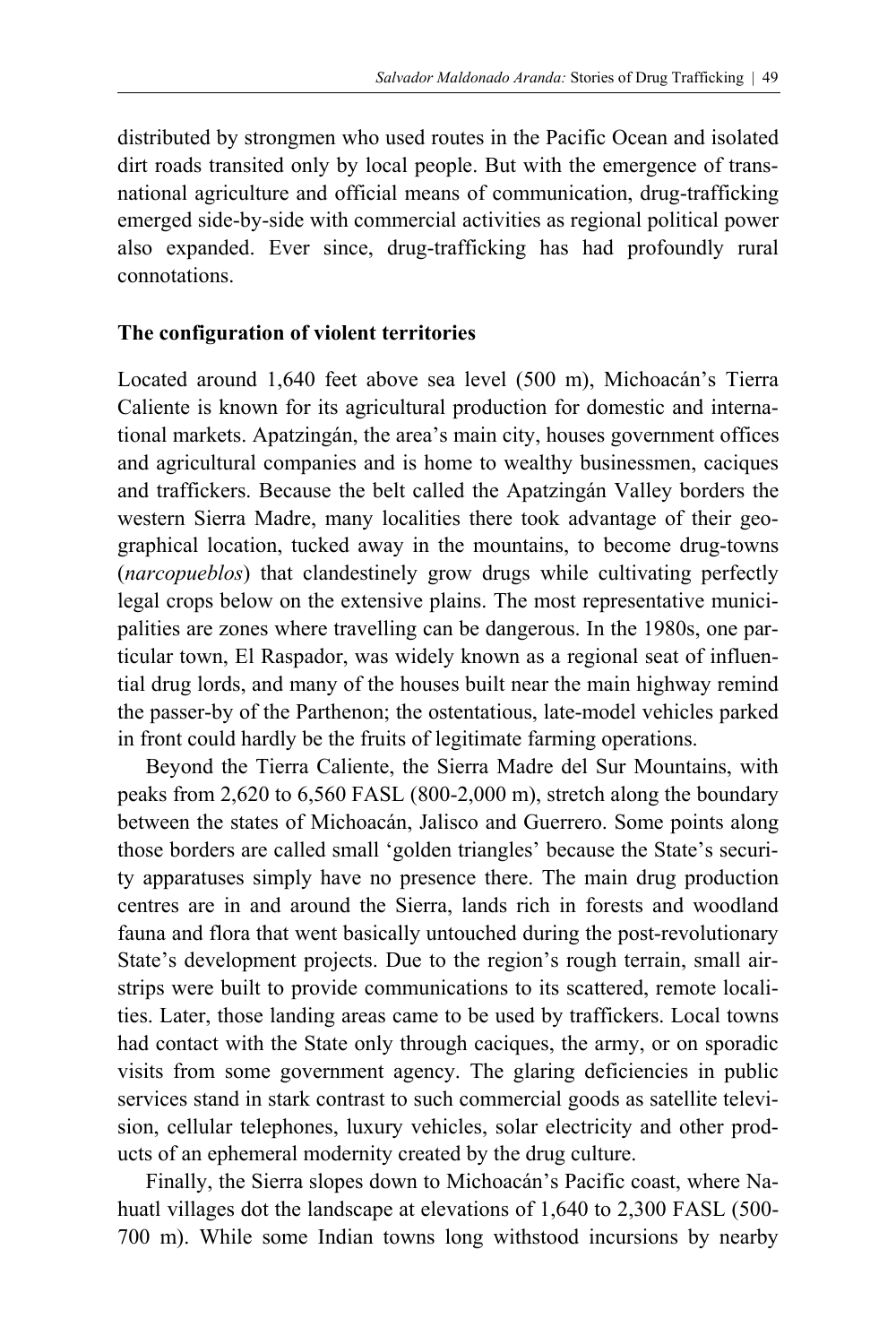mestizo ranchers, in the end the mestizo majority took control of the entire region (Gledhill 1995). Throughout the twentieth century, that ethnic enclave was embroiled in disputes with ranchers who controlled their communal lands through illegal sales or simple seizures. Though some indigenous towns began to grow illegal drugs due to the vicissitudes of the economy or politics, they never settled the deep-seated agrarian conflicts with their mestizo neighbours who sought to privatize those fields, rent them to grow drugs or exploit them directly for that same purpose. In the 1980s, a federal highway was built following the coastline to connect the port of Lázaro Cárdenas with Manzanillo and Ixtapa-Zihuatanejo. It soon facilitated a huge increase in the movement of drugs, not only by land, but also by sea and even air. Since then, the area has been mired in continuous violence and disputes between the indigenous holders of communal lands and small, private landowners along the coast, and pressured by economic groups – legal and illegal – anxious to appropriate the land for investments in tourism, drugs or mining but, above all, to control the area's maritime harbours.

 In this way, the complex spatial, economic and political networks that now typify this drug-infested region developed throughout southern Michoacán; networks coloured by a regional, *ranchero* culture that gives the drug trade much of its identity. *Ranchero* culture is characterized by gritty individualism, opposition to government, valuing the family above society, and an extreme form of popular Catholicism. *Rancheros*, as they are called, project a formal veneer of individual equality to the outside, though internal stratification is clearly marked. While they hold themselves to be far above the other inhabitants of Mexican rural society – Indians, *ejidatarios* – they are disdained by urbanites who pejoratively call them *catrines (*Barragán 1997, 186). They see themselves as a sector that lives on the margins of the State, one that rarely receives government benefits but suffers the partiality of its laws, a frequent victim of violent raids by the police or army. Their internal codes weave a web of silence and solidarity that envelops everyone who grows or distributes narcotics, so when the drug trade becomes integrated into regional economies and cultures, people adopt it as part of a lifestyle, in fact, a road to social ascendance.

 The drug trade has expanded into the more temperate zones around Uruapan and invaded large areas of the so-called Jalmich Sierra (the border area between Jalisco and Michoacán). Marihuana seeds were introduced into this zone in the 1970s. Some of the more daring men began to grow 'weed', and cultivation widened as forest-clearing to open fields for corn plants diminished (Barragán 1997, 187). At the same time, the temperate belt around Uruapan consolidated its stature as a prime avocado-producing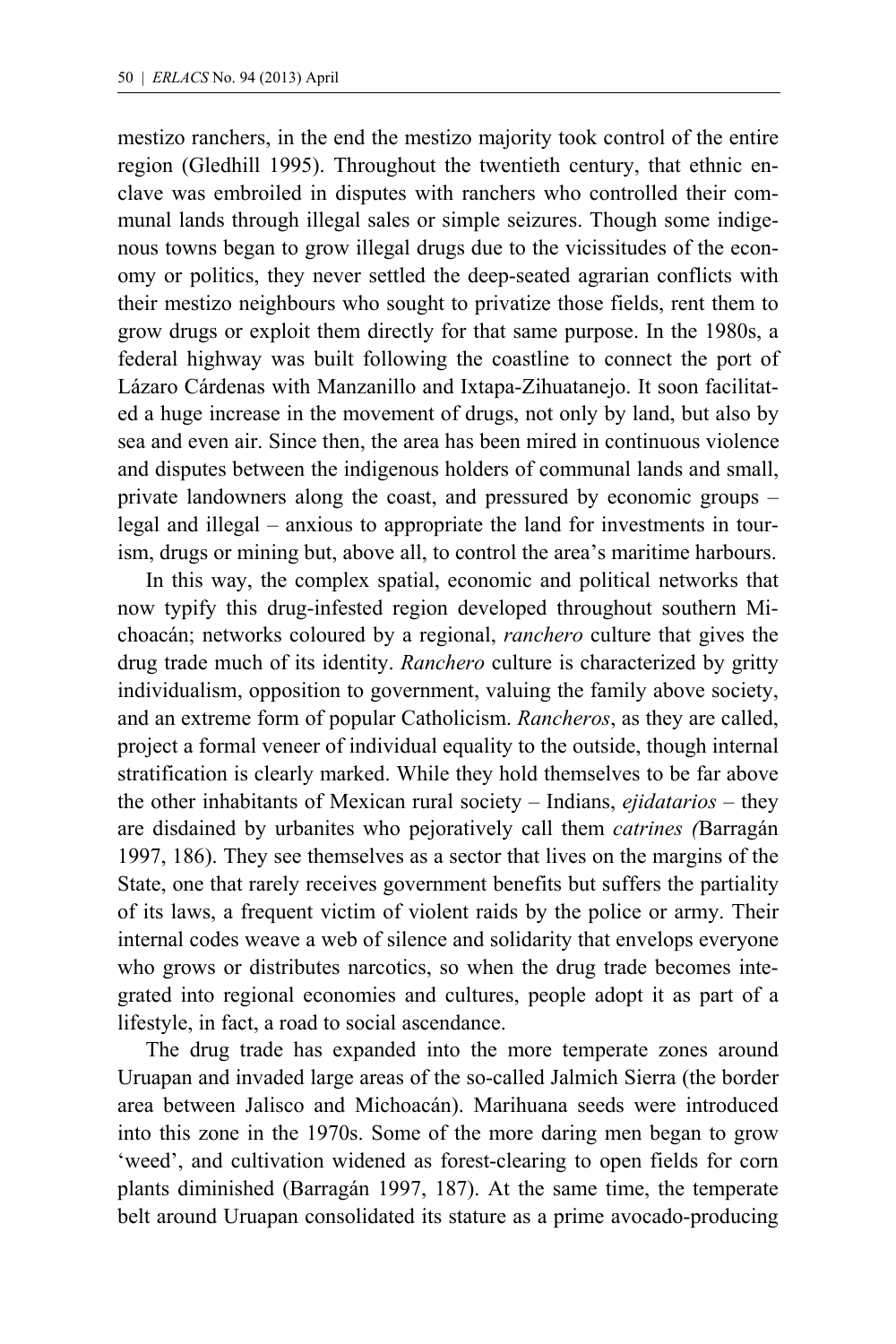area for export to North American and, later, European markets. Not surprisingly, many believe that huge amounts of capital were invested in avocado orchards as a means of laundering drug money. During the 1970s drug boom, the army destroyed 924 acres (374 ha) of poppies and nearly 500 (200 ha) of marihuana, plus innumerable small plantations, while also intercepting drug shipments in the region.2 Official figures show high indices of confiscations and destruction, including 13,500,000 poppy plants, 74 acres (30 ha) and 2,000 small poppy plantations, several kilos of heroin and almost a ton of seeds. With respect to marihuana, 1.5 million tons of streetready 'weed', 1,360 acres (550 ha) of fields and approximately 500 small plantations and 95 tons of seed were destroyed, to mention only some significant figures.<sup>3</sup>

## **Structural adjustment policies, drugs and violence**

The economic crises of the 1980s led to the introduction of structural adjustment policies that severely affected southern Michoacán. Budget cuts on infrastructure projects, agricultural credits, production inputs and guaranteed prices for farm produce crippled the region's once prosperous economy. Also, with the drop in international prices for produce, local domestic and entrepreneurial economies collapsed, exacerbated by the webs of corruption among government agencies, *ejidal* associations and private property owners. The result was that a particularly violent kind of *caciquismo* surfaced, one that operated with total impunity. Companies and stores went out of business and much official infrastructure was abandoned. Farmers and owners of fruit- and vegetable-packing plants stopped re-investing profits because of low prices and other problems – many of them chronic – in marketing their produce. Large transnational companies cancelled agreements with producers, leaving fields seriously damaged by the overuse of insecticides and chemical fertilizers applied to increase yields (Stanford 1993). Though the government implemented compensation programmes, export volumes never returned to optimum levels. During Carlos Salinas de Gortari's presidency, the State also opened up the agricultural sector to private investment (national and foreign), but suspended its strong political-economic support for growers' associations and rural producers, measures that effectively ended State assistance and drastically reduced capital investment in agriculture. Therefore, money-laundering and the influx of illicit cash eased deteriorating social conditions, as more and more rural dwellers opted to grow drugs in the hills and sierras.

 Those neoliberal policies soon intertwined with three key processes that combined to give trafficking new and unprecedented importance. First, the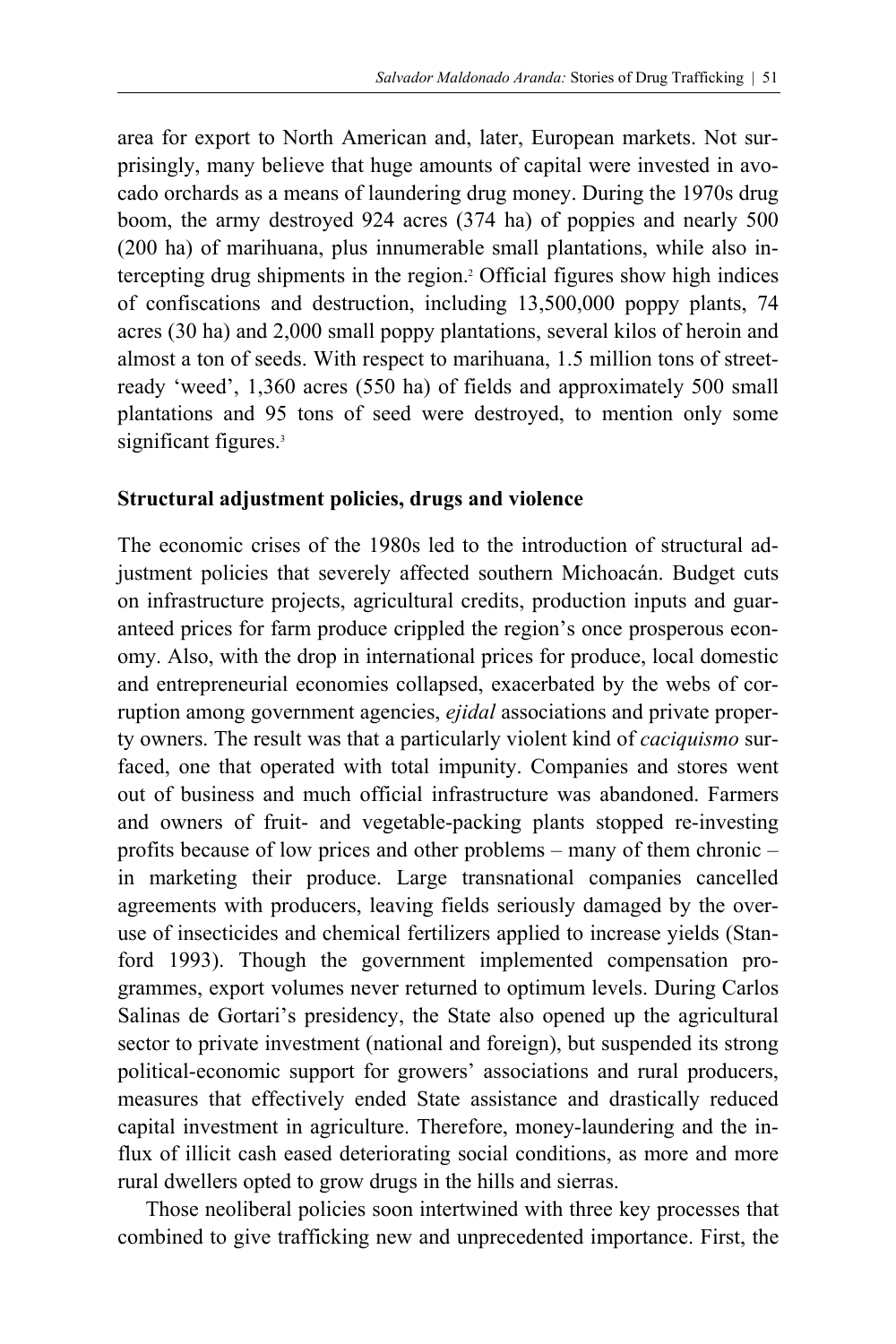application of anti-drug policies in Colombia, Peru and Bolivia reduced production, processing and distribution there, which obviously decreased supplies of illicit substances.<sup>4</sup> But Mexico then stepped forward to seize a key role as a marihuana, opium and heroin producer for U.S. markets. Since then, Mexico – specifically, its Pacific coast – has become a strategic zone for drug shipments to the U.S., and today, southern Michoacán, with its long and, until recently, poorly patrolled coastlines, a reception centre for cocaine while exporting marihuana and poppies. And its importance continued to grow when traffickers in Sinaloa and Colombia forged links with Michoacán to better conduct their business. Second, capital flight from the countryside and anti-drug policies occurred during a government programme of administrative decentralization (reform of article 115 of the Constitution) that empowered state- and municipal institutions often controlled by political groups or *caciques*. Those reforms strengthened local/regional 'arrangements' among actors involved in drug-trafficking and politics. In Michoacán, the state government impugned federal government centralism and the army's participation in public security, arguing that it was the responsibility of the police. This led to poor monitoring of illegal activities long concealed from the public eye.

 These factors have had a huge impact on the expansion of regional trafficking, as more and more people opt to grow and/or process drugs, while others choose to migrate to the U.S. As domestic and international demand for drugs increases and migratory flows expand, illegal trans-border and interregional associations flourish. Through networks of family ties, bonds of common origin and drug connections, one sector of migrants has joined criminal organizations at home or in the U.S., a situation that was exacerbated in 1986 with the enactment of the Simpson-Rodino Law, a measure that blocked the massive entry of undocumented migrants. Many young people who had hoped to follow their fathers, brothers or friends on the route to legal migration suddenly faced obstacles that channelled them into extra-legal means of constructing a better future for themselves and their families. A fortunate few earned huge profits by growing or distributing drugs, which led many people to believe that it was only possible to progress through illegal means and that the drug trade was the best way for people whose hopes of building a better life or achieving social mobility to get ahead had been frustrated or dashed.

 The physiognomy of drug-trafficking in mid-size cities in the Tierra Caliente is not exactly the same as in the highlands and coastal areas of Michoacán. Though conscious of the danger of over-generalizing, my inquiries reveal that people say that drug cultivation increased in the 80s and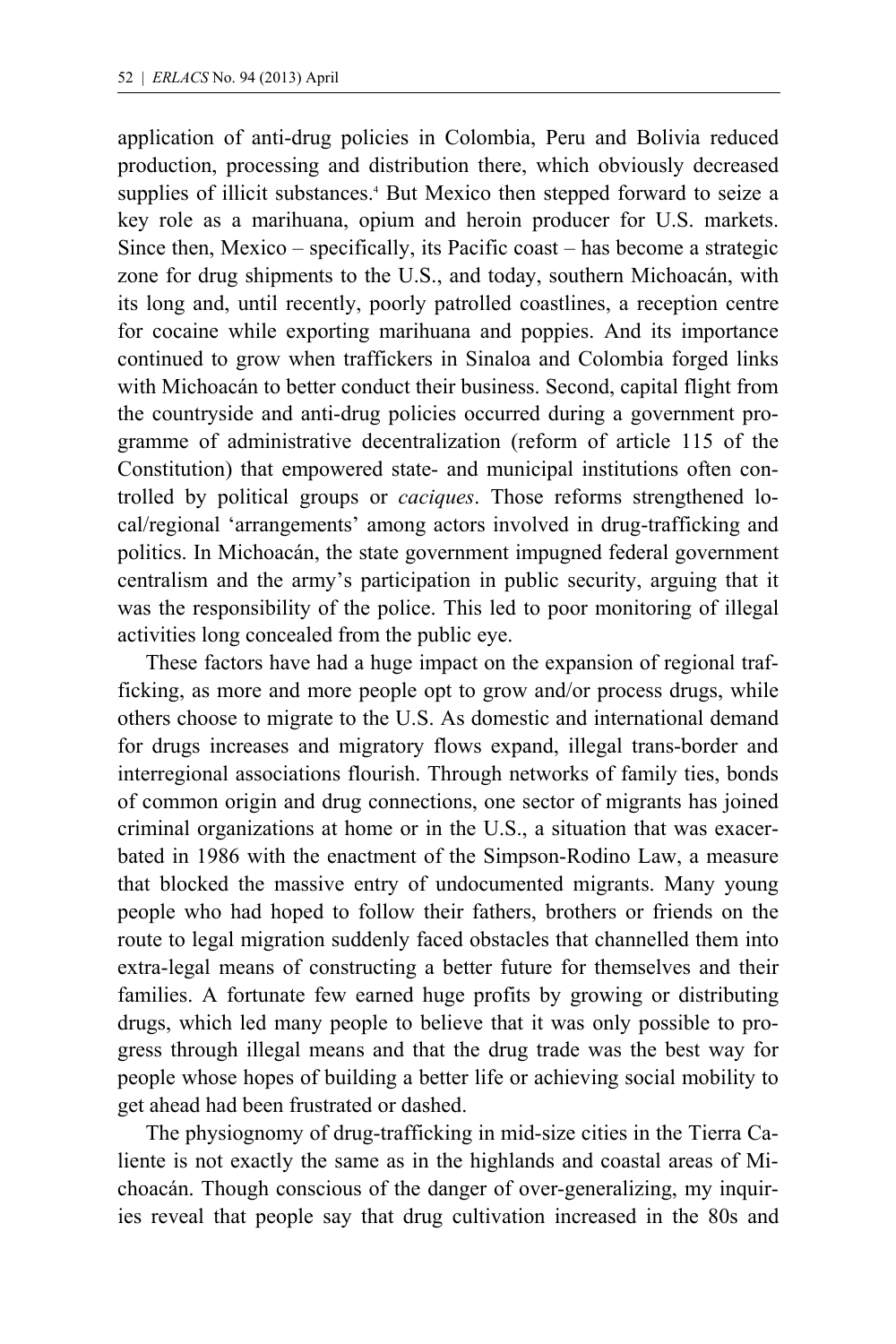spread into areas with no terrestrial means of communication, setting off a wave of population shifts towards more inhospitable areas of the sierra for the purpose of growing drugs. Now it is common to hear folk talk, often in whispers, of large movements of settlers (locals and outsiders) into the Sierra where they begin to plant drugs after contacting one broker or another. Some of the traffickers who reap those harvests and cartel middlemen have built ostentatious ranches and bought land and cattle, while whole families have been expelled from the Sierra or the coast due to the precarious conditions of social vulnerability. Popular anecdotes abound of groups of 'ragged', 'filthy' peasants who show up at automobile dealerships in southern Michoacán to purchase flashy pick-up trucks, paid for in cash in dollars; or of brokers operating between rural towns and drug lords who enter remote communities in luxurious vehicles and then offer to trade them for small drug plantations: 'How many plants do you think this truck is worth?', they say. Such legends synthesize how trafficking surfaces in areas that the State has simply abandoned to their fate. In the Sierra Jalmich, 'it is clear that marihuana freed many farmers from the 1980s economic crises […] In fact, it is the biggest catalyst behind the transformations that have occurred in the region. Despite the high cost in human lives, marihuana provided indispensable resources to build roads [and] buy pick-up trucks; it gave the economy a second wind' (Barragán 1997, 186).

 Along Michoacán's coast, 'weed' cultivation reached a high in the Indian town of Pómaro in 1980-1984, when it caught up to and then surpassed corn production. Before 1980, a nearby airstrip was really just a narrow trail, but early in that decade it was paved and used by small planes to transport drugs out of the region (Alarcón 1998). Writing about the Tierra Caliente, Pérez Prado stressed the importance of elucidating the relationship between trafficking and agricultural investment but, for obvious reasons, that initiative never got beyond mere speculation. She notes with interest how in their conversations people defined the drug trade as a 'new form of political corruption', but one that clearly 'benefits' them more than 'earlier forms'. Drug lords assumed behaviour patterns distinct from those of *caciques* in part because they did not need to enrich themselves at the expense of local people; in fact, many made improvements and brought services to towns without taking advantage of the *ejidatarios* in any way (Pérez 2001) Similarly, Malkin suggests examining the links between international migration and trafficking. She argues that migration has caused social and cultural changes that affect prestige, status and class relations, and that the drug trade now constitutes the most effective means of achieving social ascendance in light of Mexico's collapsed countryside and tighter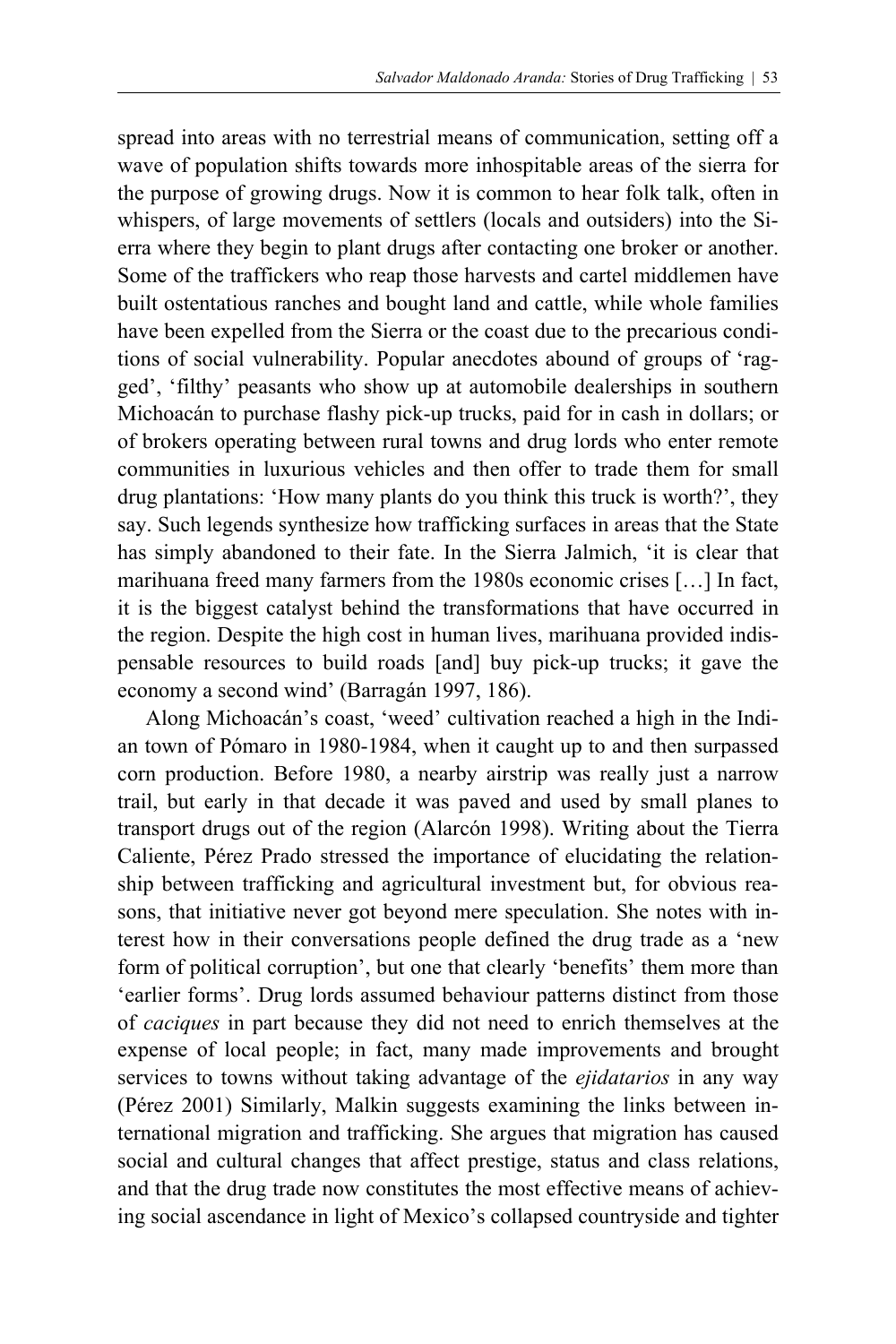controls on migration to the U.S (Malkin 2003). For all these reasons, local people often did not condemn drugs or see trafficking as a kind of evil phantom. Today, however, the drug trade is being questioned more and more as the number of deaths inexorably rises and military repression intensifies.

 Some peasants in the Apatzingán Valley spoke to me of how they confronted the challenges arising from the agricultural crisis and the drug trade. In one interview, Mrs Ortega, a 50-year-old woman who runs a candy store in a poor rural town, outlined the strategies she has adopted to subsist. Though many members of her family reside in the U.S., neither she nor her husband are interested in living 'on the other side' of the border (*al otro lado*). She said they preferred to remain in their hometown and face the daily challenges of life in rural Mexico. When their agricultural labours 'do poorly' they contact brokers who give them marihuana seeds that they plant in nearby hills, simply because it is the only alternative they have. She complained that the government does nothing to help them buy seeds for corn or beans when remittances from their relatives up north dry up. In those places, small-scale marihuana cultivation helps people resolve their precarious living conditions. However, the army passes through the area regularly, surrounds the town, searches people's houses and scours the hills for plantations. The discovery of grow-ops leads to declarations and detentions, often preceded by threats or beatings. While the army conducts its searches, people rarely leave their homes, as the simple act of chatting with a neighbour carries the risk of being identified as a 'weed-grower' (*marihuanero*).

#### **Salinismo and State violence**

Available information suggests that trafficking in southern Michoacán has expanded at an accelerated pace since the 80s. Though data from the state government is unreliable, some important tendencies can be discerned. First, drug production and trafficking increased at least twofold from the 1970s to the 80s,<sup>5</sup> when poppies largely replaced marihuana, perhaps due to high international prices for opium and heroin. Second, cultivation shifted from the open plains and multiple-hectare sites common in the 70s, to smaller fields hidden away in hard to reach places. For example, official documents from the 80s show a decrease in the size of poppy and marihuana fields, but a huge increase in their number, as 4,940 acres (2,000 ha) representing some 22,000 plantations were destroyed, most of them marihuana fields. Plantations were moved to mountain slopes far from communication routes or police vigilance in a move that suggests that extended *ranchero*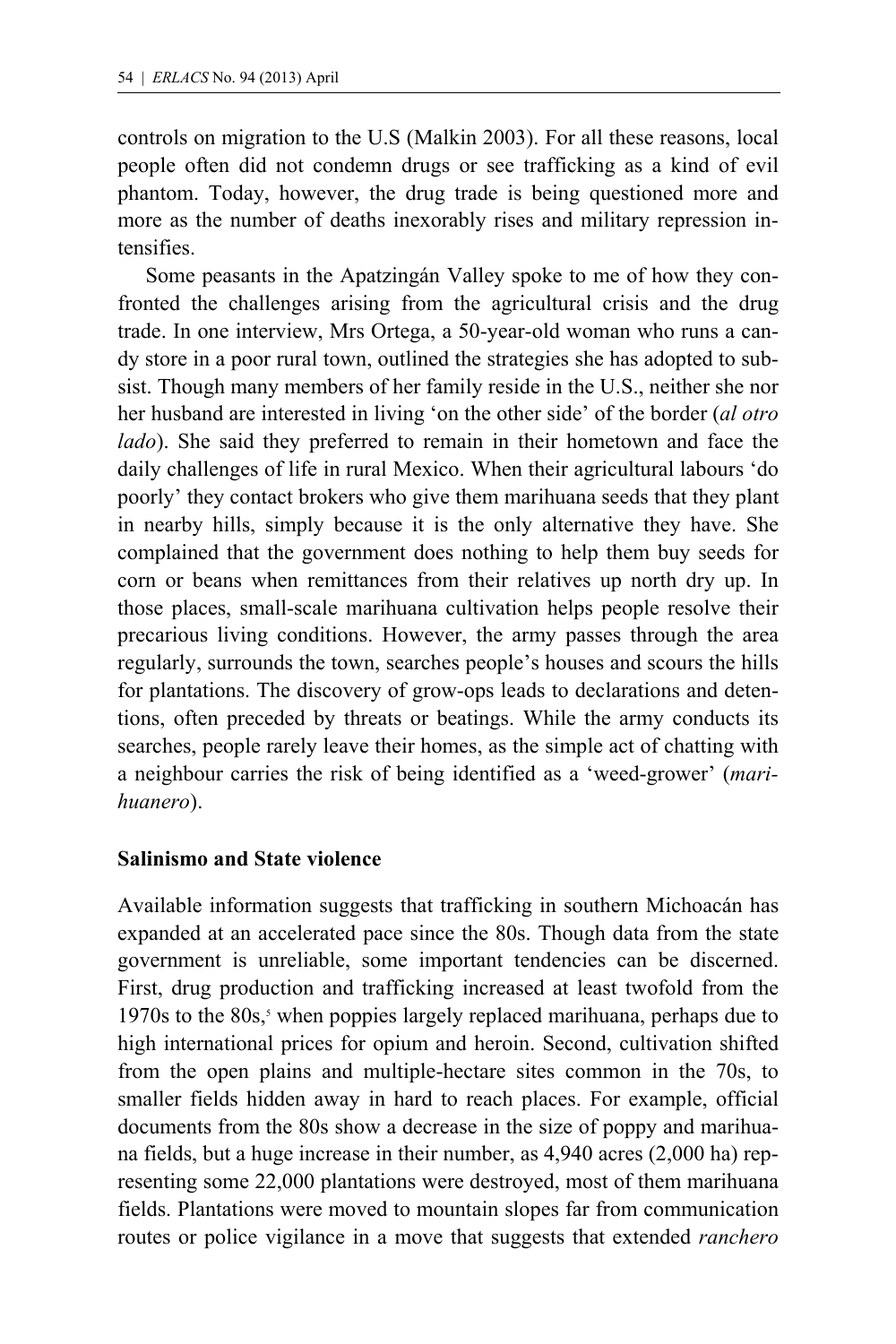families were no longer the only ones growing or processing drugs, but that single young men and new settlers had entered the Sierra in search of work. Many of them would later become hitmen for the cartels. Also important was the increase in seizures, which totalled 17 tons of marihuana and a few kilos of opium and heroin.<sup>6</sup>

 However, when the Salinas de Gortari government came to power, the battle against drugs changed dramatically and gave the trade a new physiognomy. During his presidency, State apparatuses became directly and openly involved in the fight to eradicate drugs, but more for political reasons were intimately related to the political-electoral conflict that arose after the 1988 presidential elections that pitted him against his arch political rival Cuauhtémoc Cárdenas. Upon completing his term as governor of Michoacán in 1986, Cárdenas called on civil society to join an organized national movement to propel Mexico towards political pluralism. For years, he had stridently condemned both the State reforms that had pummelled Mexico's lower classes and the politicians who ratified them. Though still a member of the PRI, he broke away from the party when its internal processes designated Salinas de Gortari as their candidate for president, and formed an opposition movement that shook the existing regime to its very foundations. The ensuing electoral contest generated a political conflict of unprecedented dimensions.

 One state that had felt the force of the State most critically was Michoacán, where the Cárdenas family enjoyed widespread popularity, especially in the south. Lázaro Cárdenas del Río (President 1934-1940, Cuauhtémoc's father) had a ranch there that was his headquarters for directing the public works projects initiated by the *Comisión del Tepalcatepec y Balsas* (Tepalcatepec and Balsas Commission). The *neo-cardenist* movement that Cuauhtémoc led united innumerable peasant, indigenous and urban communities throughout the state. But the State apparatus at the PRI's disposal soon implemented a series of violent strategies designed to dissuade people from supporting Cárdenas, including an intensification of police and army campaigns to eradicate drugs. The increase in the destruction of poppy and marihuana fields occurred primarily during two key years, which meant that the 1988 federal elections took place while one of the most aggressive military campaigns against drugs was at its height, marked by the destruction of nearly 220 acres (90 ha) of poppies and some 3,700 acres (1,500 ha) of marihuana in that year alone. A ground spraying programme was carried out in southern Michoacán, and 1,380 people allegedly involved in trafficking were arrested.<sup>7</sup> The battle against trafficking in 1988 was part of a strategy of military intervention in violent lands that awoke enormous indignation.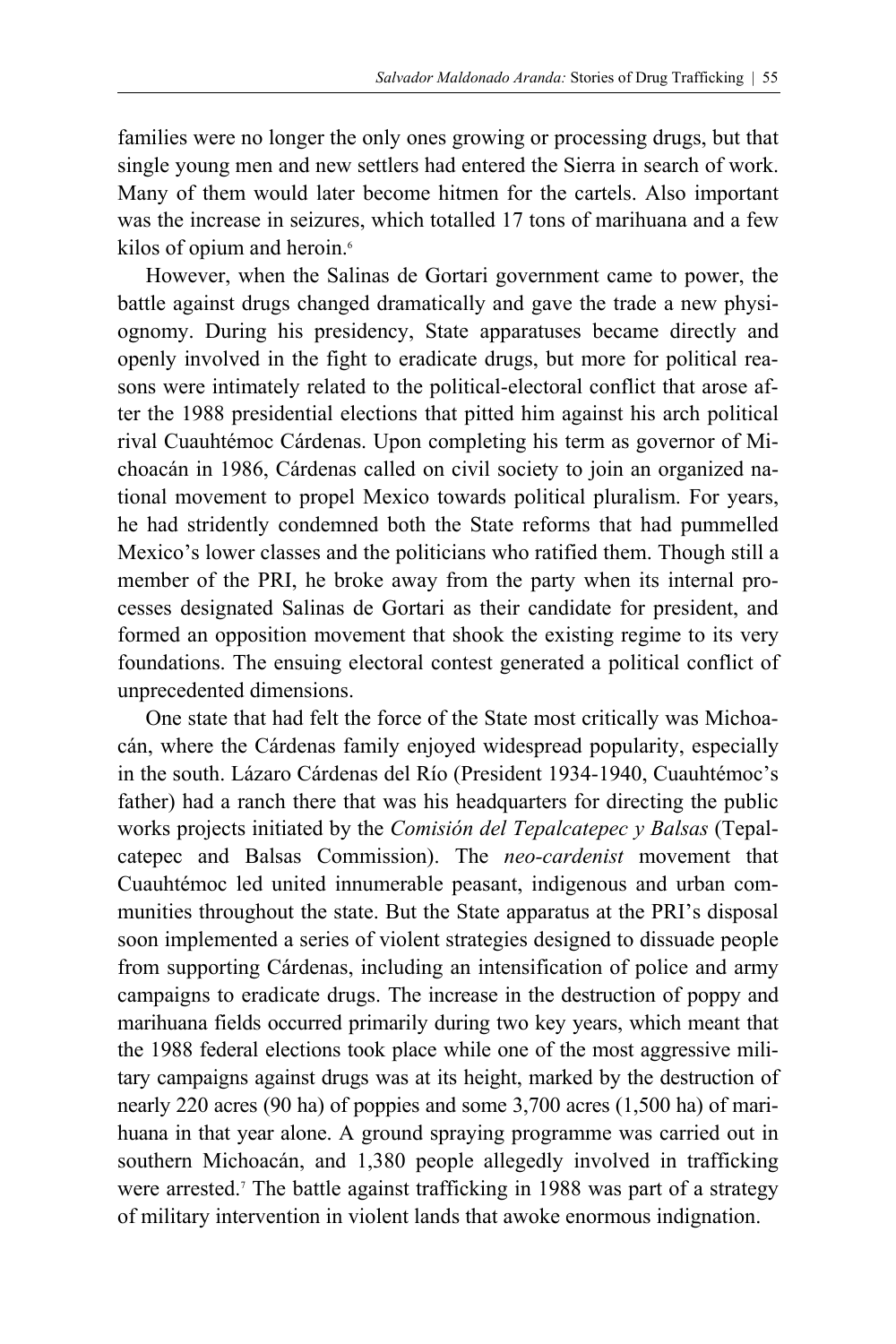It was amid this spate of state-sponsored violence that Salinas de Gortari became president, an act followed by post-electoral conflicts that affected the renewal of local authorities. Michoacán's local elections in 1989 were marked by mobilizations and demonstrations against electoral fraud, and fierce repression that culminated with a declaration of a state of emergency (Beltrán del Río 1993). Again, the fight against drug-trafficking was used as a pretext to dissuade, repress or detain supporters of the *neo-cardenist* movement. Beltrán del Río, for example, estimates that electoral conflicts were at the root of as many as 50 murders between 1986 and 1993 (Beltrán del Río 1993, 19). Then, in 1990, when the recently-elected candidates were scheduled to occupy their public posts, *neo-cardenist* resistance movements mobilized to impede their installation in dozens of municipalities. In response, the federal government renewed its battle against the drug trade: around 1,500 marihuana fields were destroyed and perhaps 1,000 poppy farms. When we consider that those fields were farmed under the supervision of rural communities in hard to reach places, the relationship between anti-drug campaigns and transcendental political junctures springs into view. By 1989, southern Michoacán had become a bastion of political opposition to the regime, and Malkin suggests that the boom in opposition parties may well have been due to the emergence of new generations of traffickers who opposed local elites still associated with the PRI (2003, 571).

## **The Valencia or Millennium Cartel**

It was in this context that one of the most powerful regional organizations congealed and reached international proportions. The emergence of the cartel headed by the Valencia Cornelio brothers was a direct result of disputes for control of southern Michoacán that involved other national cartels, like Sinaloa's. The Valencia brothers apparently came from 'traditional' rural roots, a family that made its living from well-stocked, local grocery stores and that had won respect as middlemen, hardworking folk who inculcated honour and discipline. As youngsters, their parents taught them the arts of commerce and showed them what goods people wanted, for both work and play. The long history of involvement in the drug trade of towns like Aguililla had blurred links among traditional families, politicians and traffickers, already confused in the social order founded on webs of friends and relatives that typifies Mexico's *ranchero* societies. It was this social milieu that the Valencia brothers left behind when they decided to migrate to the U.S. There they had experiences and formed the linkages that led them to set up their drug business. For this generation of traffickers, controlling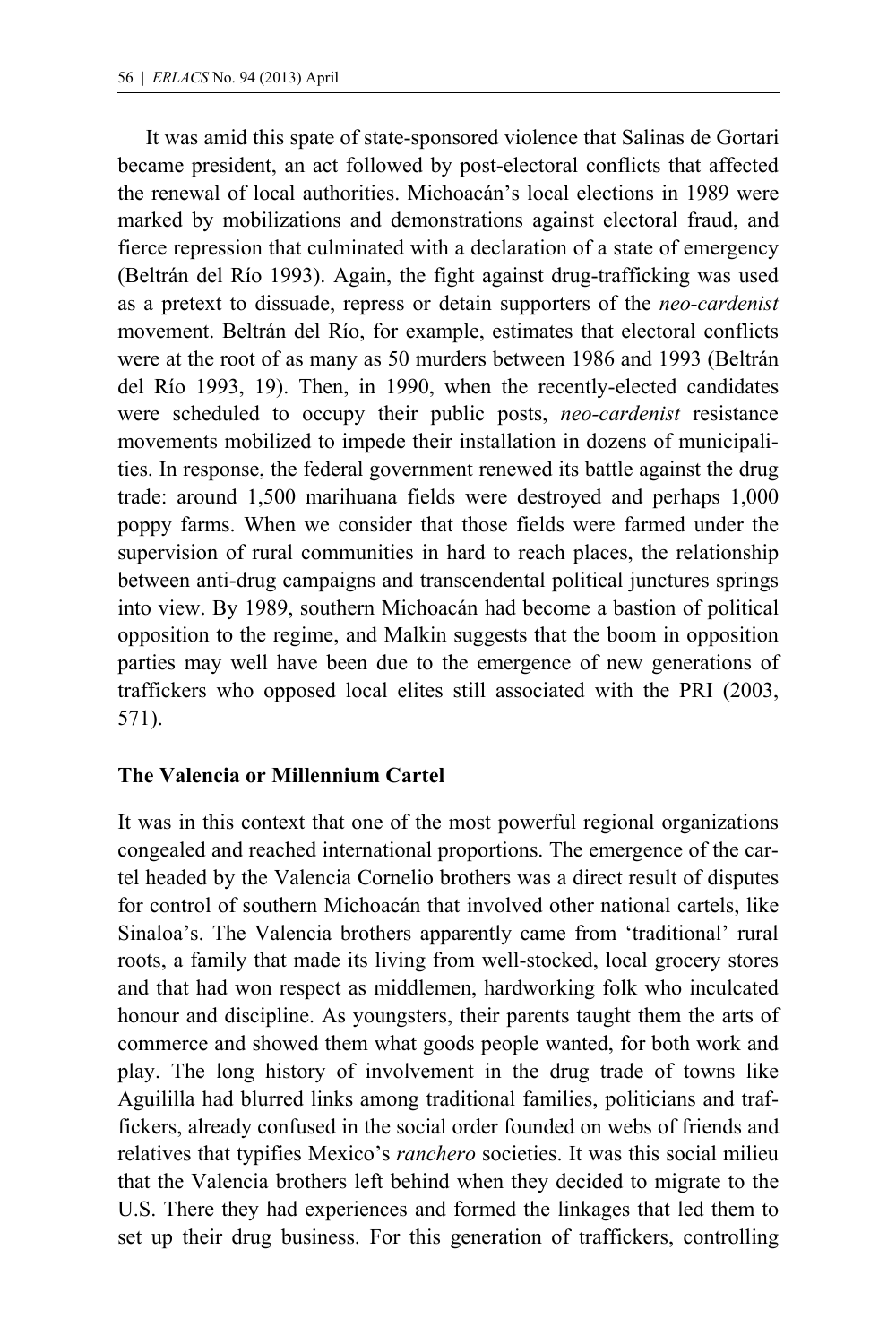cultivation and distribution at the regional level was no longer the goal: their ambition was to open new markets and routes and introduce new substances, guided by an entrepreneurial vision that forced them to become intimately familiar with shifts in demand, power networks, financial engineering, and niches where they could launder the money that flowed through their hands.

 According to journalistic sources, the brothers contacted cartels in Colombia to negotiate pacts to distribute cocaine on routes through Michoacán. Also, they became partners with the Amezcua brothers in the adjoining state of Colima to cement their joint control of the Pacific coast. The Amezcuas were the 'kings' of methamphetamines, a synthetic drug that had made inroads into Michoacán. By 2003, however, their cartel had been dismantled, but the void it left was soon filled by the Sinaloa cartel under Ignacio Nacho Coronel, who had had contact with the Valencias.<sup>8</sup> Since then, the *Milenio* cartel has kept an alliance with traffickers in Sinaloa, while in parallel form, according to Ravelo, they continued to increase their strength under the protection of Michoacán's governor, Victor Manuel Tinoco Rubí. Ravelo states that the Valencias not only enjoyed government protection but also that of another politician with a dark history: José Antonio García Torres, then a Senator for Michoacán (2008, 199). Furthermore, he affirms that the PGR (*Procuraduría General de la República*, General Attorney's Office) was aware of the Valencia family's involvement in the drug trade as early as 1998, when it apprehended Guillermo Moreno Ríos, a Colombian and their principal supplier. He declared that the Valencias had formed a powerful, cartel that moved tons of cocaine to the U.S. Indeed, the power that the Valencias amassed would cause significant changes in the drug trade.

 One especially important change occurred when they began to ship huge amounts of cocaine to the U.S., thanks to their contacts in Colombia and pacts with other traffickers, including those in Sinaloa. Records show that the following quantities of drugs were confiscated in the 1990s: 28.5 tons of cocaine; approximately 800,000 psychotropic pills; 2,200 kilos of methamphetamines; 58 kilos of crystal; and 2,100 kilos of morphine, to mention only the most important figures. Also, authorities destroyed more than 3,210 acres (1,300 ha) of poppies and almost 14,800 acres (6,000 ha) of marihuana, and confiscated around 2,575 tons of the latter drug. Other actions included confiscating heroin and chemical substances required to produce synthetic drugs. Some say that during its reign the *Milenio* cartel invested some of its profits in avocado orchards in rich agricultural areas in municipalities like Uruapan and Periban, actions that extended the indirect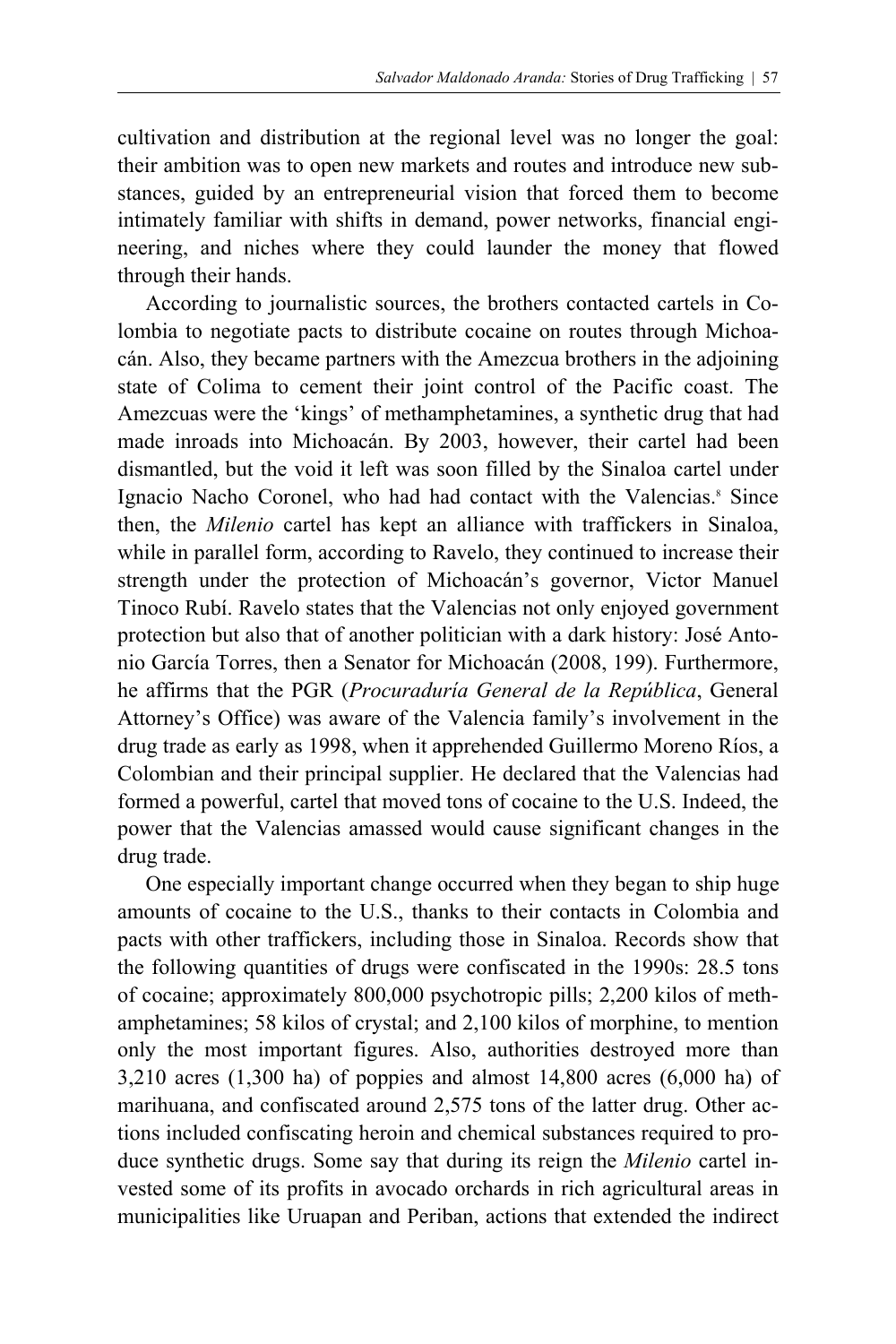benefits of the drug trade to the owners of arable, irrigated lands with advanced technology, real estate agencies, and other commercial interests. Illegal financing of electoral campaigns is a daily topic of conversation among local people that surely has more than an ounce of truth to it.

 Clearly, cocaine trafficking, poppy and marihuana cultivation and synthetic drug processing have transformed southern Michoacán into an area hotly disputed by armed actors, both legal and illegal. From 2000 to 2006, the Mexican army destroyed an average of 20,000 marihuana plantations covering 3,700 acres (1,500 ha) annually, plus an average of 60 poppy plantations and 14.8 acres (6 ha) of fields; though security strategies came to focus more on efforts to confiscate drugs, and an average of 55 tons of marihuana was captured per year.<sup>9</sup> The dearth of official reports on cocaine trafficking and synthetic drug production over the years suggests that the *Milenio* cartel may have knitted together a highly efficient network that used threats and extortion to keep its activities secret. But that same success soon made it the target of rivalries with other cartels.

 Astorga writes that problems intensified when the group under '*El Chapo*' Guzmán entered Tamaulipas to fight Osiel Cárdenas, the Gulf cartel's capo, for control of the Nuevo Laredo region, a battle in which he was aided by the Valencias, gunmen called *Chachos* and traffickers from the two Laredos, though the exact nature of their alliances remains murky. According to Ravelo and Astorga, the most heated fighting raged between the Gulf cartel and the Valencia group, when Cárdenas tried to take control of the main transport routes and growing areas in Michoacán (Ravelo 2008; Astorga 2007). Violence surged again when Cárdenas joined forces with Carlos Rosales, '*El Carlitos*', an early associate of the Valencias, to seize control of the region. In 2003, Cárdenas raised the stakes by sending in the *Zetas*, an armed group headquartered in Apatzingán, the 'capital' city of southern Michoacán. But battles between hitmen from the two groups eventually led to the arrest of this *compadre* of Cárdenas in October 2004. Then, internecine struggles resulted in several more arrests that produced information, and in police work that soon led to the capture of several key capos: Armando Valencia, Benjamín Arellano and Cárdenas, and to the death of Ramón Arellano Féliz. These events, and many others, transformed southern Michoacán into a veritable battlefield of criminal organizations. After 2001, confrontations between the *Zetas* and the Valencias featured fighting that can only be classified as strategic-military in nature. Police sources affirm that hitmen employed by the Valencias were trained for battle by Guatemalan ex-*kaibiles* and former Mexican soldiers. It is also clear that the *Zetas* sought to dominate Michoacán through local leaders like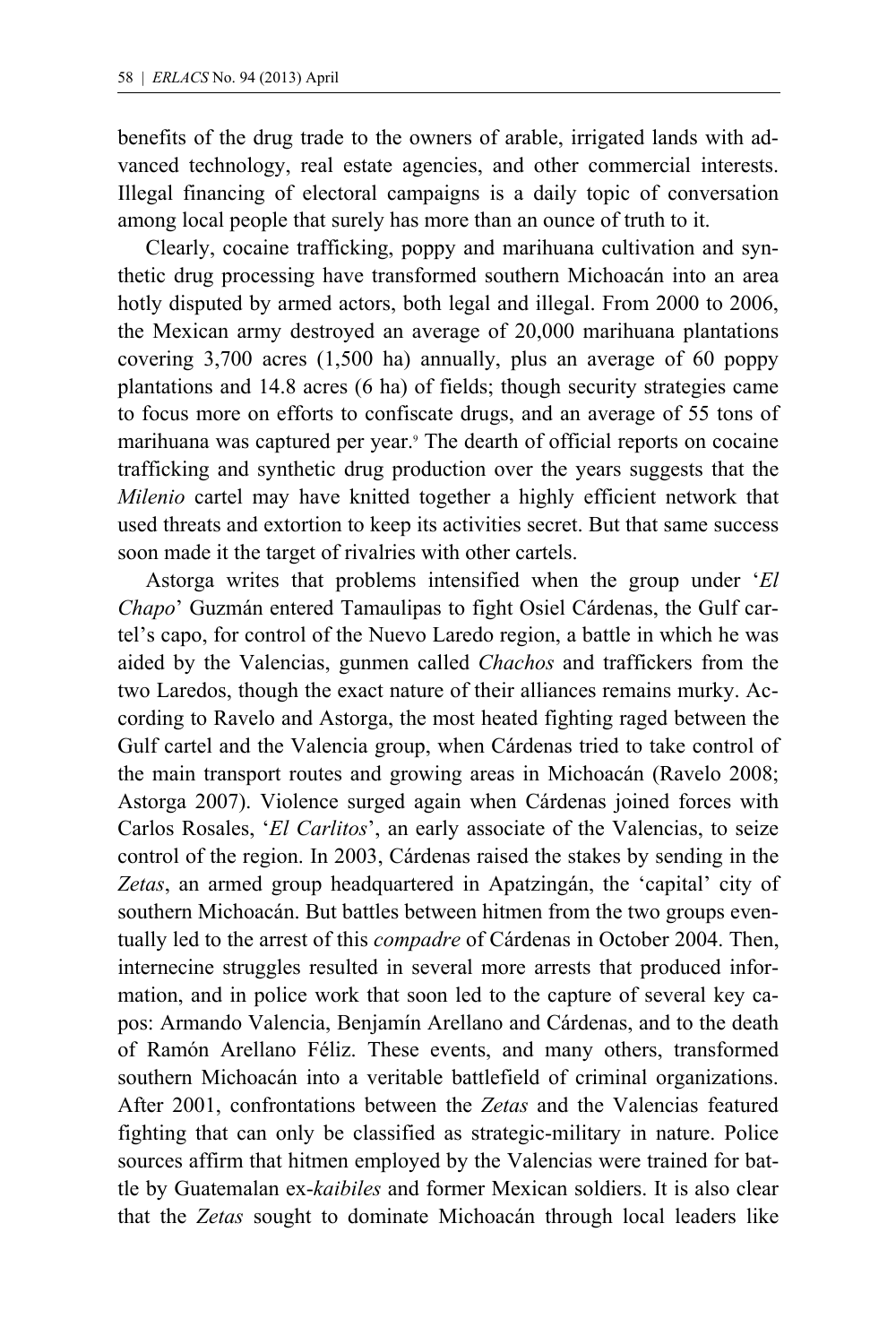Jesús Méndez, alias *el Chango*, and Nazario Moreno, alias *el Chayo*, two so-called 'adherents' to that cartel. However, Méndez and Moreno instead formed *La Familia Michoacana* and began to dispute control over this territory with the Valencias and the *Zetas*.

 As years passed, the spiral of these drug wars intensified, until just a few weeks after Lázaro Cárdenas Batel occupied the governor's chair in Michoacán in 2001, breaking the PRI's longstanding monopoly on power there. Fierce fighting among cartels broke out once again and several government officials were murdered due to changes in the personnel named to the upper echelons of the organs entrusted with public security. Since then, innumerable terrorist acts against the highest spheres of state power have occurred, causing a tremendous impact. There have been attempts (some successful, others not) to assassinate several close collaborators of the state's PRD governors including the Secretaries of Public Security under the two most recent governors, Lázaro Cárdenas Batel and Leonel Godoy. In the past few years, at least 16 former mayors have been killed, most of them because of alleged links to, or threats from, traffickers.

 Attacks on the state government have taken place amidst other heinous acts of violence: horrific decapitations of rival traffickers, settling of accounts with corrupt police officials, and bloody internecine disputes. Those events caused consternation inside Mexico and beyond its borders for they appeared to seriously compromise the state's capacity to assure internal governability. Then, on one day in September 2006, fears for public safety reached alarming levels when members of a group calling itself *La Familia Michoacana* tossed several severed human heads onto a dance floor at a night club in Uruapan. The group claimed to have come together in the Tierra Caliente to battle groups of traffickers from other states, especially the *Zetas*. A message written on a large banner said that they did not kill women, children or innocent people, nor for money: 'Only those who deserve to die should perish. This is divine justice' ('*Sólo debe morir quien debe morir. Esto es justicia divina*'). One particularly noteworthy characteristic of this group was its claim to a regional identity that it felt was being threatened by external forces. This may explain in part why its cruel methods are tinged with religious fanaticism, and why its organizational form resembles that of para-military cells or guerrilla units fuelled by ideas of social justice (Finnegan 2010). The participation of *La Familia* in a war that already involved cartels and government forces has dramatically reconfigured the panorama of organized crime in Michoacán.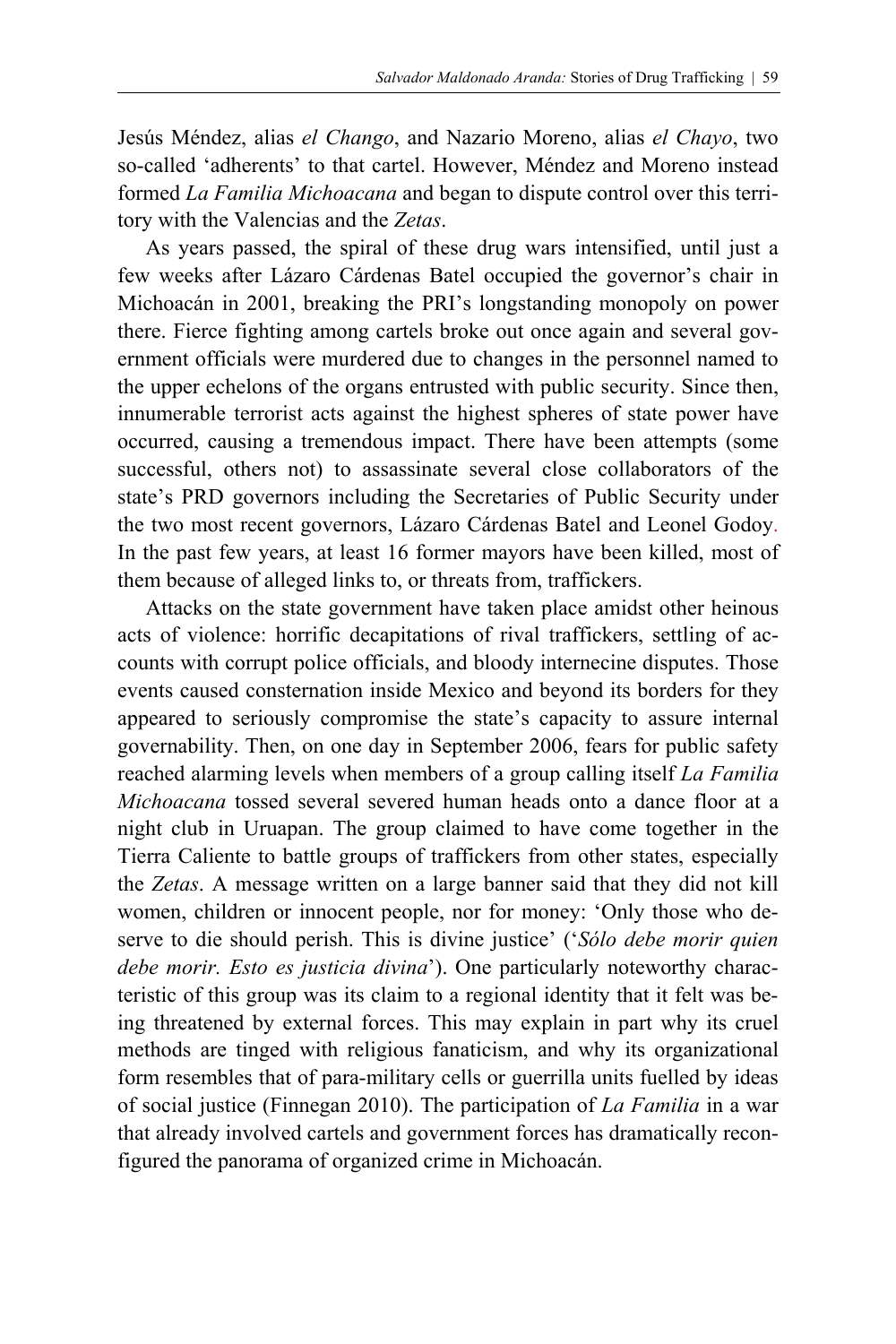## **Michoacán's joint operation against drug-trafficking**

Two weeks after assuming the presidency in representation of the PAN (*Partido Acción Nacional*), Felipe Calderón, who is from Michoacán, announced a national crusade to combat trafficking and organized crime. His militarized model was one part of an international strategy concocted with U.S. officials to confront the drug trade, inspired mainly by the so-called 'Plan Colombia' that had militarized drug-ridden areas in that nation in order to destroy plantations and interrupt the processing and movement of coca leaves and cocaine. Like that Plan, Calderón's strategy focused initially on the regions most severely affected by drug violence; not surprisingly, the first campaign was launched in Michoacán, under the code name Joint Michoacán Operation (Operación Conjunta Michoacán).<sup>10</sup> It sent over 7,000 elements from different police and military groups to patrol the state, especially its southern regions. In 2007, action by the Joint Operation proved especially dramatic and effective in terms of official mobilizations and results. Newspapers and government reports were filled with stories of the destruction and/or confiscation of illegal substances, arms, communications equipment, money, police uniforms used to extort money, and raw materials for synthetic drug manufacturing, etc. The confiscations of thousands of firearms and piles of ammunition uncovered a weapons' trade that operated parallel to trafficking, prostitution, the sale of alcohol, etc. Among many other actions, the Operative apprehended several bosses of the *Milenio* cartel and relatives and lieutenants of the Valencia family in incidents that led to confrontations among hitmen and resulted, for example, in the death of Ventura Valencia, brother of the maximum leader of the *Milenio* cartel. The capture or killing of key traffickers had repercussions throughout the chain of illegal activities, from drug growers to synthetic drug producers, middlemen involved in storage and distribution, hitmen, and local bosses, and even forced realignments in the links between the drug trade and public power.

 However, operatives in this campaign have also committed horrendous human rights violations and killed many civilians, acts that people have condemned so vociferously that they drown out all praise for the anti-drug effort. Mexico's National Human Rights Commission says that from 1 December 2006 to 17 May 2008, 634 complaints were filed against soldiers in Michoacán, including 250 for the improper exercise of public functions, 221 for illegal searches, 182 for cruelty, 147 for arbitrary detentions, 85 for theft, 41 for threats, and 32 for intimidation. On 27 October 2008, the annual report by the president of Michoacán's Human Rights Commission affirmed that cases of torture had surged 300 per cent in one year.<sup>11</sup>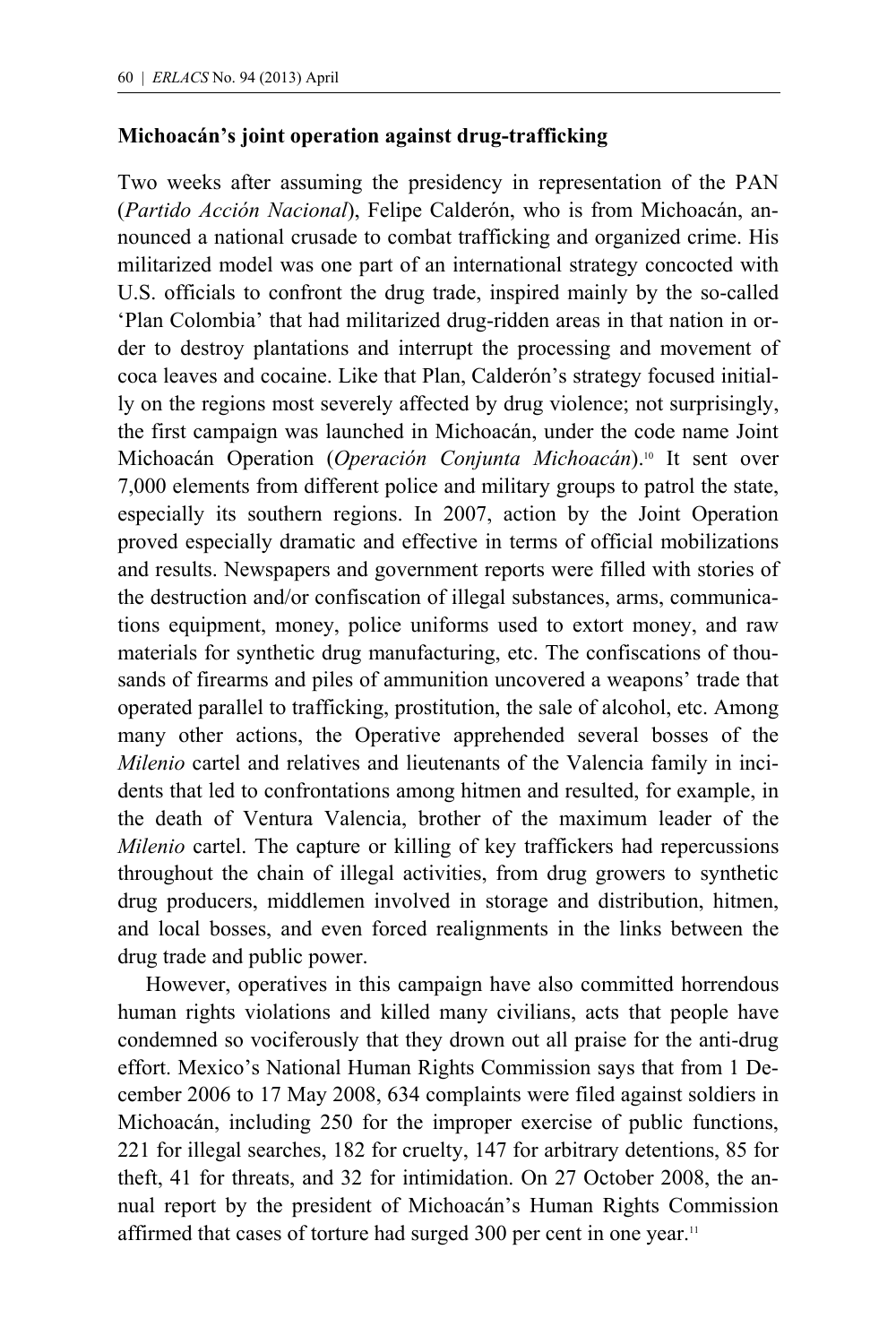Then, amidst all these contradictions in the combat against drugs a particularly serious event took place: on 15 September 2008 in Morelia, the capital of Michoacán, celebrations of the anniversary of Mexico's independence were in full swing when two fragmentation grenades were flung into a crowd, killing three civilians and injuring another 111. This attack on the civilian population changed the logic of the war between the State and traffickers, and battles between *La Familia* and the Federal Police ensued. That tragic incident convinced federal authorities that the government of Michoacán had ties to *La Familia*, though this organization counteraccused the Federal Police of protecting the Gulf Cartel. This politicization of the anti-drug effort took on new dimensions when, on 26 May 2009, 29 government officials in Michoacán were arrested in an unprecedented police action. Included among the detainees were 10 mayors from different political parties, mostly the PRD and most from southern Michoacán. The PRD-led state government protested this intervention in municipal buildings and the Palace of Government, because the arrests were effectuated with no prior warning given to state authorities. The result was a whole series of political allegations and counter-accusations and tense relations among Mexico's public authorities. The 29 officials were accused of protecting *La Familia* after police found a list of pay-offs on a low-level trafficker. Several weeks later, two mayors were released for lack of evidence, but just a few weeks after that, three others were detained on similar charges. After a year, most of the officials were released from prison for lack of proof, and only three were remanded into custody. In another recent case, a half-brother of Michoacán's governor, Godoy, an elected Federal congressman, was also alleged to have links to the drug trade. Mexico's Attorney General's office issued a warrant for his arrest, but he fled. After months on the run, he finally took possession of his seat in Congress, only to see the immunity from prosecution that comes with the position stripped away by the House. Today he is still a fugitive from justice. Federal allegations of collusion between the state government and *La Familia* have stirred up enormous controversies, though it is easy to believe that some functionaries are involved. It was in the context of this attack on public authorities in Michoacán (called the *michoacanazo*) that it became clear to all that *La Familia* is the most important, powerful drug cartel in the state, and that it has transformed the Hotlands into the largest amphetamine factory in the world.<sup>12</sup>

 In fact, *La Familia* is now considered the most violent of all the criminal groups in Mexico. Since the apprehension of one of its leaders, *El Cede*, efforts began to portray it broadly as a criminal association propelled by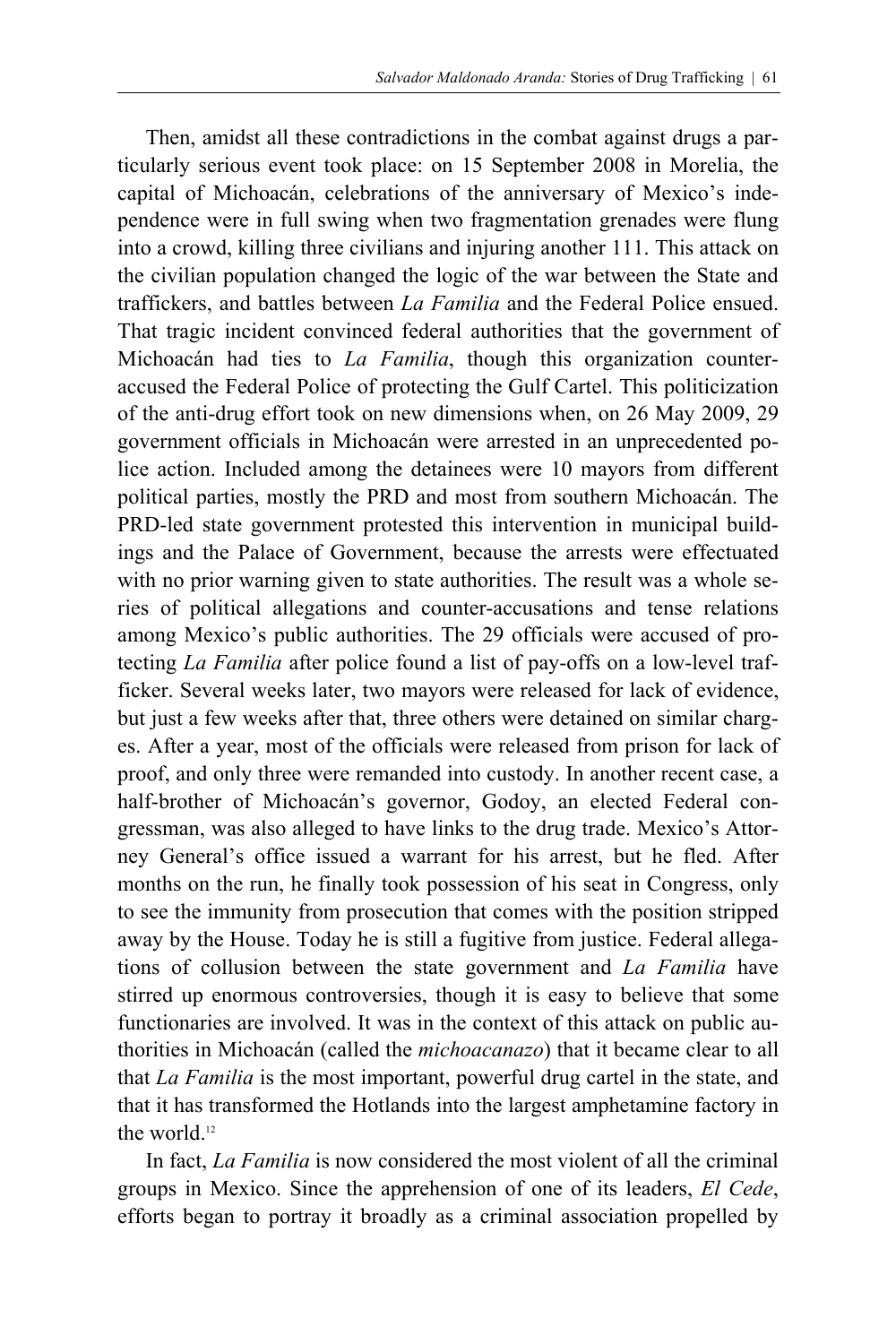religious fanaticism that recruits hitmen in drug rehab centres and groups of Alcoholics Anonymous. Though some cases have been proven, *La Familia* is much more than that: it has become the most powerful criminal organization in Michoacán, where it controls and directs delinquency and is busily stretching its tentacles into other states and even the U.S. It co-opts everyone from high-level public officials to local police forces; maintains a solid national and international network to produce and distribute drugs, both vegetable-based and synthetic; has cells in many municipalities that control all manner of illegal activities; commits acts of 'popular justice' by eliminating common criminals or delinquents; intermediates in personal conflicts; extorts money from local businesses; and runs protection rackets, etc. This suggests that the State has effectively been taken captive in Michoacán, a situation that has terrible repercussions for civil society. The takeover of institutions and threats against public officials led to decisions that border on illegality, while apparently generating greater autonomy that allows delinquent groups to freely kidnap, murder and force elected authorities from office, leaving public affairs in a shambles.

 Step-by-step, *La Familia* is becoming the State's main enemy. On 10 July 2009, one of *La Familia's* key leaders, known as *La Minsa*, was arrested in a police action that set off the hugest conflagration yet, as in a series of well-coordinated actions, 16 Federal Police stations were attacked and several officers killed. Using unusually strong language, the federal government staunchly refused to explain those incidents, instead, sending several thousand more Federal Police to patrol the state, while *La Familia*  continued to cavalierly ambush federal convoys unimpeded. In early December of that year, *La Familia* put on a show of force that demonstrated its real strength, when a convoy of Federal Police making its rounds through several rural communities in the Apatzingán Valley was assaulted by groups of well-armed hitmen. That conflagration took on unprecedented proportions, not only because of the number of dead and wounded in both groups, but especially because the news media announced that one of the key leaders of *La Familia* – Nazario Moreno, alias *El Chayo*, or *El más loco* – had died in the carnage. Finally, several days later, *La Familia* and the government officially declared that '*el más loco*' had died, though no proof of any kind was presented. Meanwhile, the criminal group distributed messages to the general public indicating that it had decided to disband, but was more than willing to support any group that wished to continue defending *michoacanos* from threats and danger. Then, in March 2011, a new group called the *Caballeros Templarios* (Templar Knights) announced its appearance on the public stage by hanging the bodies of two young men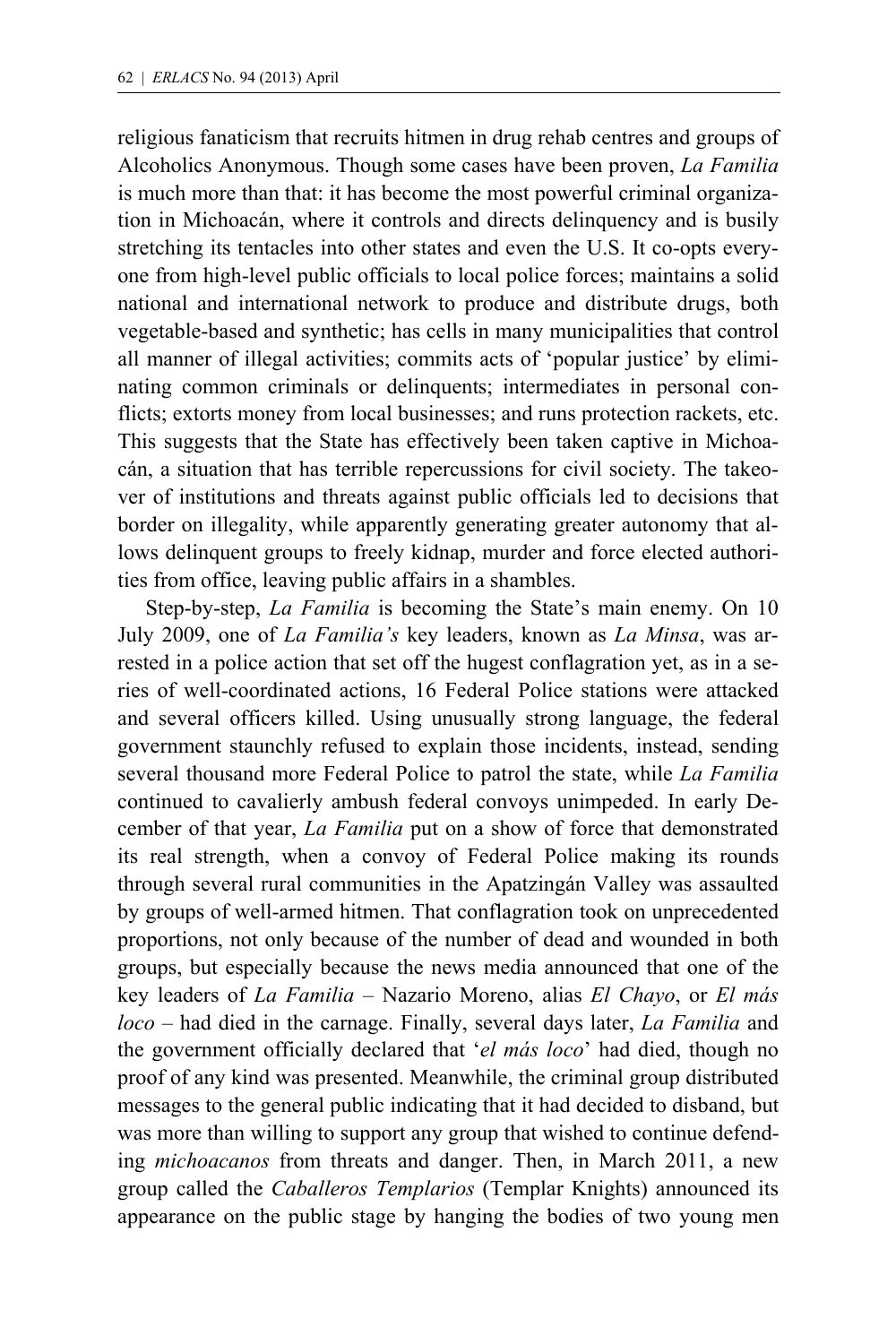from pedestrian bridges in a town in the Tierra Caliente. The Knights is the most important organization that currently dominates Michoacan and several regions of Mexico, with a strength that visibly influenced the processes of election authorities.

## **Conclusions**

My intention in writing this article was to show that the problems of drugtrafficking and organized crime can best be understood by analysing the violence they breed from the perspective of the configuration of the violent territories where those activities prosper. Some theses that start out from the idea that drug-related violence is a product of the decomposition of the regime help us better comprehend how networks of power involving politicians and traffickers were woven, but they do not allow us to visualize in space and time just how those linkages have been objectified in material reality; *i.e*., how certain rural areas emerge as zones so deeply penetrated by the drug trade. To achieve this we must inquire into political economies at the regional and global levels. Thus, we saw how southern Michoacán constructed local sovereignties that turned out to be more efficacious than the national legal order in terms of defending their lands and resources, despite the best efforts of Mexico's post-revolutionary State to eliminate them through policies of public intervention. The State's vision of integrating disparate regions into the nation through programmes of agricultural or political modernization certainly had significant effects, but they came too late, as drug-trafficking had already penetrated deeply into local economic and political life.

 However, after the 1980s, the situation changed radically. One effect of Mexico's economic crises and the implementation of structural readjustment policies was that the State abandoned rural regions whose support had been indispensable, despite rampant corruption and the prepotency of many government officials. Not surprisingly, that vacuum of power and resources was soon filled by illegal groups that took advantage of the situation to impose criminal violence, while the State turned to the military and other forces of public security to try to deter the juggernaut of transnational drug commerce. But trafficking and organized crime grew virtually unimpeded and became intertwined with other phenomena characteristic of century's end, such as drug prohibition policies, international migration and control over it, the lack of public safety in drug-infested regions, inadequate public services, and growing poverty and social and political exclusion. Together, these phenomena amplified the image among rural populations in southern Michoacán that they had been totally abandoned, that any semblance of the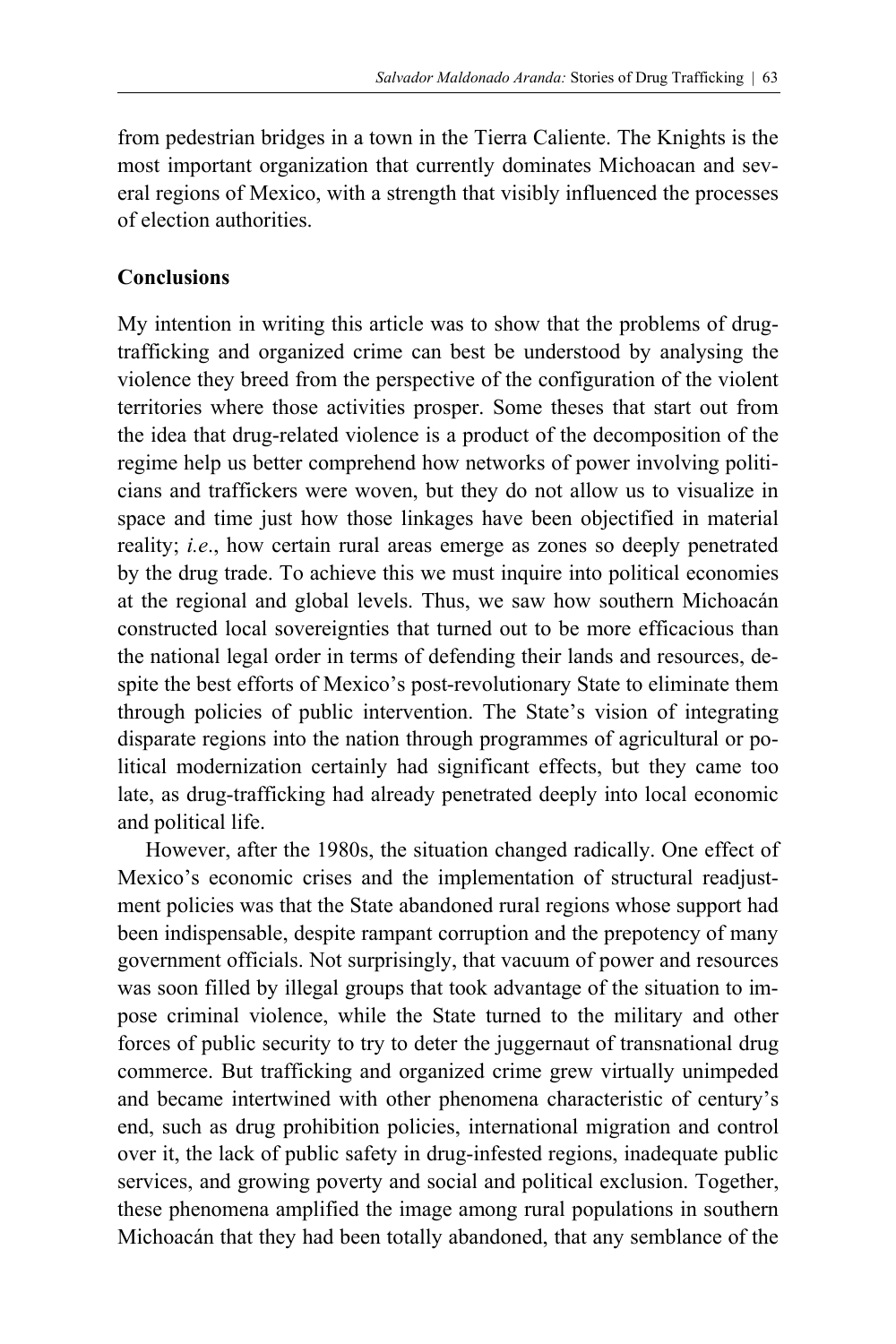rule of law had long ceased to exist, and that impunity and corruption were rife in the apparatus of the State. After all, if the army and the Federal Police are free to practice violence with exactly the same degree of illegality as the drug lords, then what arises is a network of impunities in which justice ceases to be a concrete reference, and the view that drug-trafficking is actually redrawing the formal limits between State and nation through rebellions on its margins, while at the same time challenging a historical process that has long been plagued by inequalities and exclusion.

\* \* \*

**Salvador Maldonado Aranda** <maldona3@hotmail.com> is professor and researcher at the Center for Anthropological Studies of El Colegio de Michoacán, A. C., Mexico. He holds a degree in Sociology from the University of the State of Mexico, Master and Ph.D. in Anthropology from the Universidad Autónoma Metropolitana. He completed postdoctoral studies in the Department of Anthropology at the University of Barcelona, Spain. For a decade he has been working on the reform of the state and prospects of political transition from safety, violence and illegality. He is particularly interested in processes of governance and violence in some Mexican regions from the comparative perspective with other Latin American regions. His most recent publications include: (2010) *The Margins of the Mexican state. Illegal Territories, Development and Violence in Michoacan,* Zamora, Mich., El Colegio de Michoacán (Fray Bernardino de Sahagun Prize for best research in anthropology by INAH, 2011); and, (2010) 'Globalisation, territory and illicit drugs. Mexico Latin American Experiences', *Journal of Sociological Studies,* El Colegio de México, Mexico City, May-August, Vol. XXVIII, number 83.

El Colegio de Michoacán Calle Martínez de Navarrete 505 Colonia Las fuentes Zamora, Michoacán, México, CP. 59699

## **Notes**

- 1. *El Universal*, 06/02/2009. From 2007 to 2010, the destruction of some 150 drug laboratories in southern Michoacán was reported.
- 2. Source: Archivo Histórico del Poder Ejecutivo (AHPEM), ramo municipios, Apatzingán, box 7/exp.3, *Boletines militares*.
- 3. *Informes del gobierno*, State of Michoacán.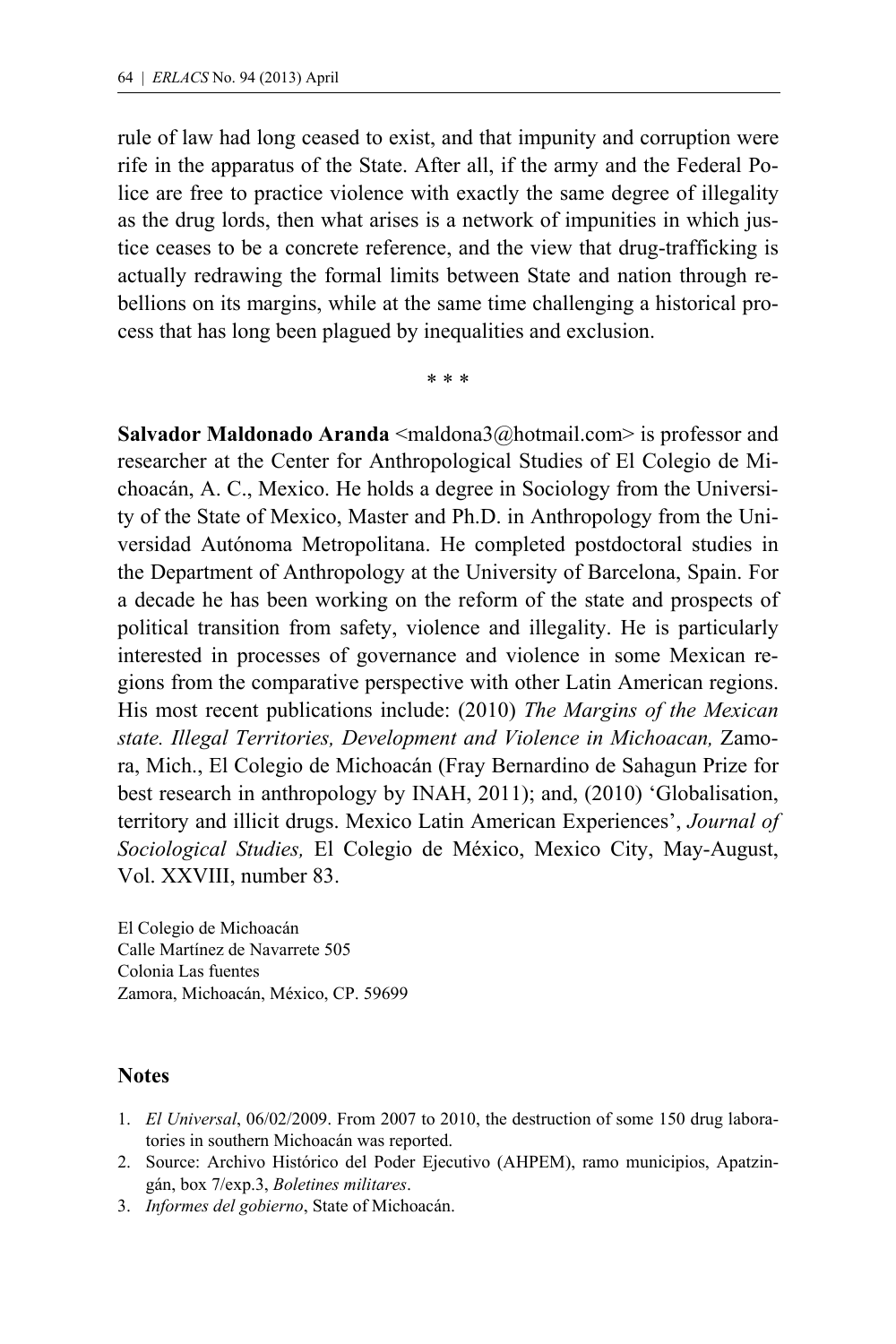- 4. According to Gootenberg, the impact of these anti-drug policies on different producing countries varied, and Colombia surpassed Peru and Bolivia in the production of coca leaves and cocaine hydrochloride (2008). See also Maldonado (2010b).
- 5. For example, according to information from government reports, in the 1970s 30 ha of poppies and 1,725 plantations were destroyed, while in 1985 alone 43 ha of poppies and 1,485 plantations were destroyed.
- 6. *Informes del gobierno*, State of Michoacán.
- 7. *Informe del gobierno*, State of Michoacán.
- 8. http://www.eluniversal.com.mx/estados/78713.html
- 9. Results from the *43/a Zona Militar*, Apatzingán, Michoacán. Information from SEDENA obtained under the Freedom of Information Act.
- 10. Prior to this operation, on 05/12/2006 nearly 19 tons of pseudoephedrine a substance required to produce synthetic drugs – were confiscated in the port city of Lázaro Cárdenas.
- 11. Information from the Dirección de Orientación Legal, Quejas y Seguimeinto, Comisión Estatal de *Derechos Humanos*, Michoacán.
- 12. *El Universal*, 02/06/2009.

#### **Bibliography**

- Alarcón Olvera, Alejandro (1998) *Pómaro. Identidad y cambio social, Zamora, Michoacán,* Tesis de maestría en antropología social. Zamora, Michoacán: El Colegio de Michoacán.
- Astorga, Luis (2007) *Seguridad, Traficantes y Militares*. México: editorial Tusquets.
- ––– (2001) *Drogas sin fronteras. Los expedientes de una guerra permanente*. México: Grijalbo.
- Barragán López, Esteban (1997) *Con un pie en el estribo. Formación y deslizamiento de las sociedades rancheras en la construcción del México moderno*. Zamora, Michoacán: El Colegio de Michoacán, Red Neruda.
- Beltrán del Río, Pascal (1993) *Michoacán. Ni un paso atrás. La política de la intransigencia.* México, D.F.: Libros de Proceso.
- Das, Veena; and Deborah Poole (2004) (eds) *Anthropology in the Margins of the State*. Santa Fe: School of American Research Press.
- Enciso, Froylán (2010) 'Los fracasos del chantaje. Régimen de prohibición de drogas y narcotráfico'. En: *Los Grandes Problemas de México, Tomo XV, Seguridad Nacional y Seguridad Interior*, México, D.F.: El Colegio de México, versión electrónica: http://2010.colmex.mx/tomos/seguridad1.html
- Finnegan, William (2010) 'Letter from Mexico. Silver or Lead', Revista *The New Yorker*. E.U. mayo No. 31.
- Flores Pérez, Carlos Antonio (2009) *El Estado en crisis: crimen organizado y política. Desafíos para la consolidación democrática.* México, D.F.: CIESAS.
- Gledhill, John (2004) *Cultura y Desafío en Ostula*. Zamora, Michoacán: El Colegio de Michoacán.
- ––– (2003) 'Neoliberalismo e ingobernabilidad: caciquismo, militarización y movilización popular en el México de Zedillo', *Revista Relaciones.* Zamora, Michoacán: El Colegio de Michoacán, México, número 96, otoño.
- ––– (1995) *Neoliberalism, Transnationalization and Rural Poverty. A Case Study of Michoacán*, *México.* Boulder, San Francisco, Oxford: Westview Press.
- Gootenberg, Paul (2008) *Andean cocaine. The making of a global drug.* North Carolina, U.S.A.: The University of North Carolina Press.
- González y González, Luis (1991) *La Querencia*. México, D. F.: Editorial Hexágono.